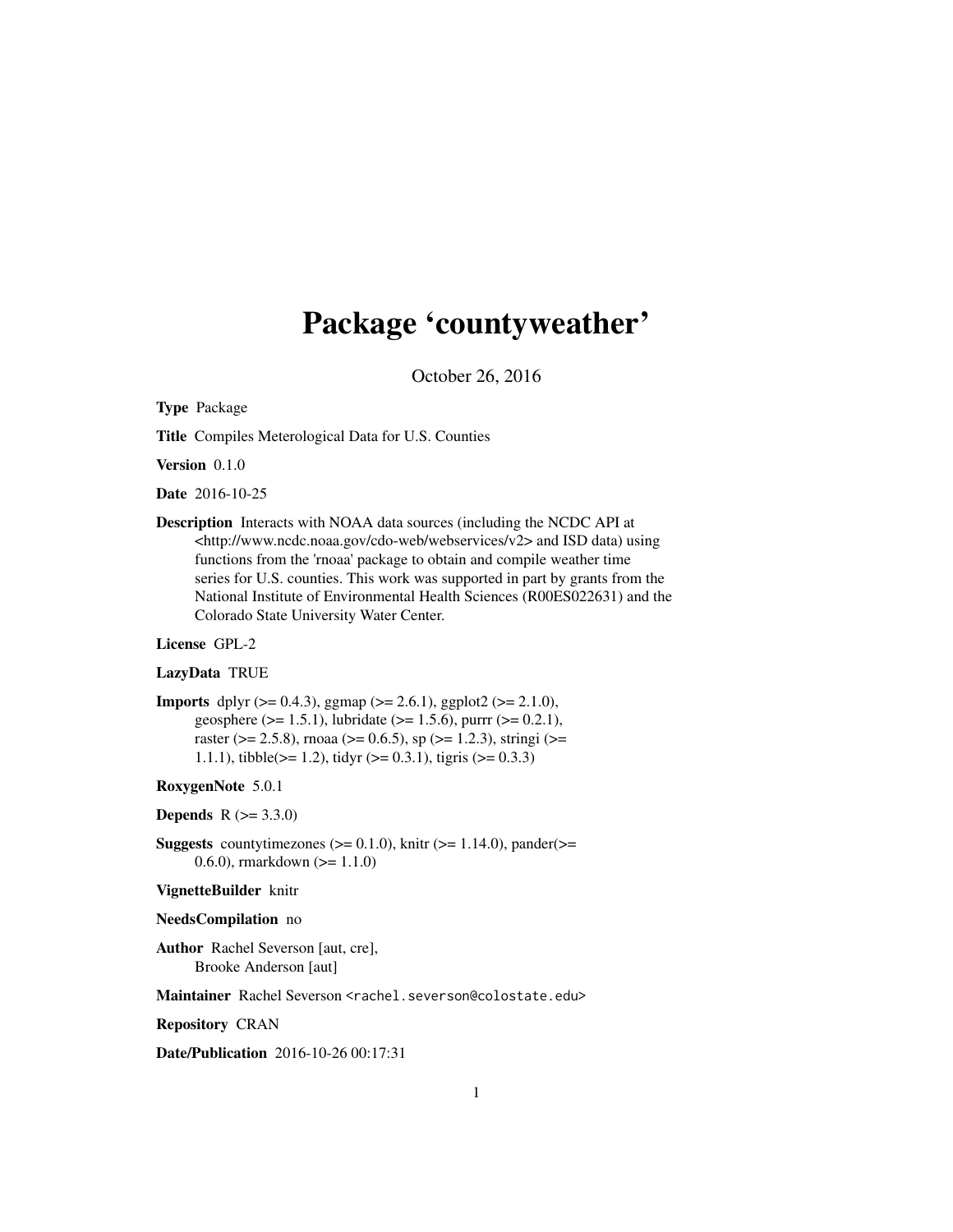# <span id="page-1-0"></span>R topics documented:

|       | 3              |
|-------|----------------|
|       | 3              |
|       | $\overline{4}$ |
|       | $\overline{4}$ |
|       | 6              |
|       |                |
|       |                |
|       |                |
|       |                |
|       |                |
|       |                |
|       |                |
|       |                |
|       |                |
|       |                |
|       |                |
|       |                |
|       |                |
|       |                |
| Index | 25             |

ave\_daily *Average daily weather data across multiple stations.*

# Description

Returns a dataframe with daily weather averaged across stations, as well as columns showing the number of stations contributing to the average for each variable and each day.

# Usage

```
ave_daily(weather_data)
```
# Arguments

weather\_data A dataframe with daily weather observations. This dataframe is returned from the rnoaa function meteo\_pull\_monitors.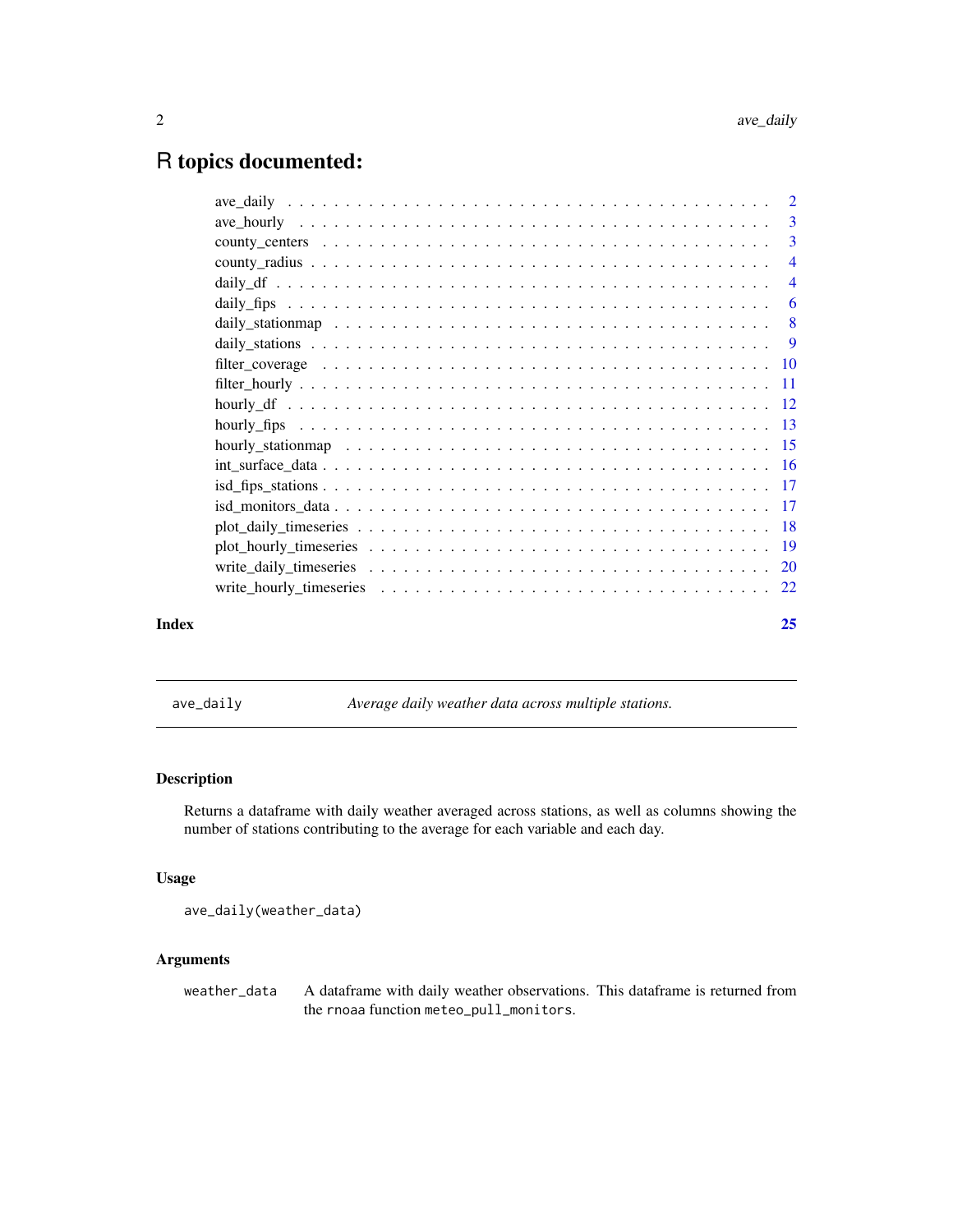<span id="page-2-0"></span>

#### **Description**

Returns a dataframe with hourly weather averaged across stations, as well as columns showing the number of stations contributing to average for each variable and each hour.

# Usage

```
ave_hourly(hourly_data)
```
# Arguments

hourly\_data A dataframe with hourly weather observations. This dataframe is returned from the df element of the function isd\_monitors\_data.

county\_centers *County latitude and longitude designations.*

#### **Description**

A dataframe containing county-specific data: state, FIPS code, name, latitude and longitude of geographic center, and region code. It includes each U.S. county as of the 2010 census. This dataset was put together using a dataframe from the U.S. Census Bureau, which was pulled from the website listed in "Source." (Note: The names—in county, state format—for each county were pulled from the 2010 U.S. Census file found here: [http://www2.census.gov/geo/docs/reference/](http://www2.census.gov/geo/docs/reference/cenpop2010/county/CenPop2010_Mean_CO.txt) [cenpop2010/county/CenPop2010\\_Mean\\_CO.txt](http://www2.census.gov/geo/docs/reference/cenpop2010/county/CenPop2010_Mean_CO.txt).)

# Usage

county\_centers

#### Format

A dataframe with 3,143 rows and 5 variables:

state A character vector giving the two-letter abbreviation for the state of each county

- fips A numeric vector giving the county's five-digit Federal Information Processing Standard (FIPS) code
- name A character vector giving the name and state for each county
- latitude A numeric vector giving the latitude of the geographic center of each county
- longitude A numeric vector giving the longitude of the geographic center of each county
- region A numeric vector giving the four-digit or five-digit Federal Information Processing Standard (FIPS) code (values in this column are identical to those in the "fips" column, but do not include leading zeros)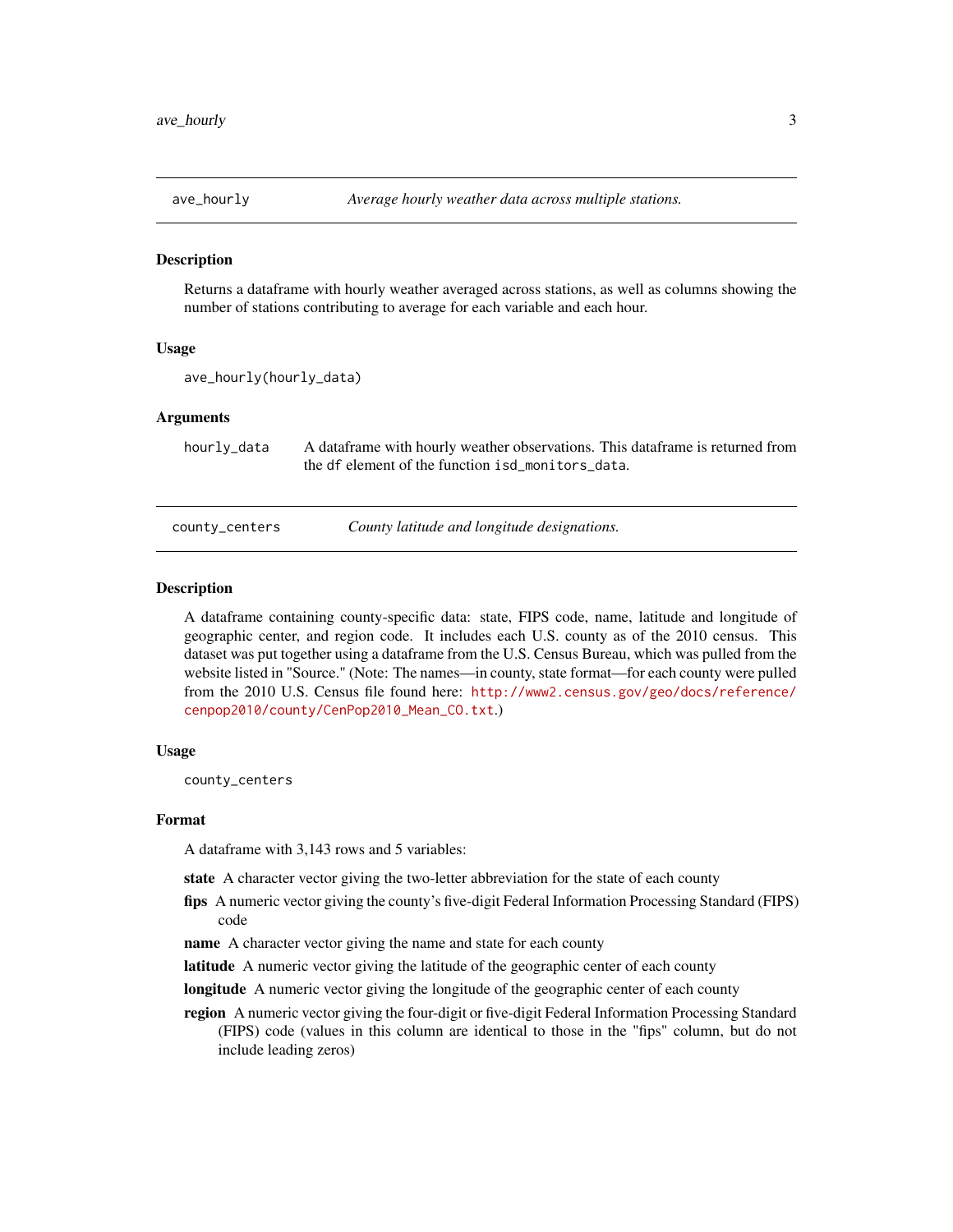#### <span id="page-3-0"></span>Source

<https://www.census.gov/geo/maps-data/data/gazetteer2010.html>

county\_radius *County land area data.*

# Description

A dataframe containing the FIPS code and estimated radius (in km) for each U.S. county. This dataset was put together using a dataset from the U.S. Census American FactFinder data dissemination tool. This dataset was downloaded from the geographic identifiers 'G001' option for the 2010 Summary File1 (SF1). The file was found by following the instructions recommended by the U.S. census here: <https://ask.census.gov/faq.php?id=5000&faqId=7825>. The website listed in "Source" gives more information about this dataset.

# Usage

county\_radius

# Format

A dataframe with 3,143 rows and 2 variables:

- fips A character vector giving the county's five-digit Federal Information Processing Standard (FIPS) code
- county\_radius A numeric vector giving an estimate for each county's radius from its center, in km. This value was calculated by dividing the U.S. Census Land Area estimates (which are in square meters) by 1,000,000, and then taking the square root of each area and dividing by pi. Each county was estimated to be roughly circular for the purposes of estimating county radii.

# Source

<http://www.census.gov/prod/cen2010/doc/sf1.pdf>

daily\_df *Return average daily weather data for a particular county.*

# **Description**

Returns a list with data on weather and stations for a selected county. This function serves as a wrapper to several functions from the rnoaa package, which pull weather data from all relevant stations in a county. This function filters and averages data returned by rnoaa functions across all weather stations in a county based on user-specified coverage specifications.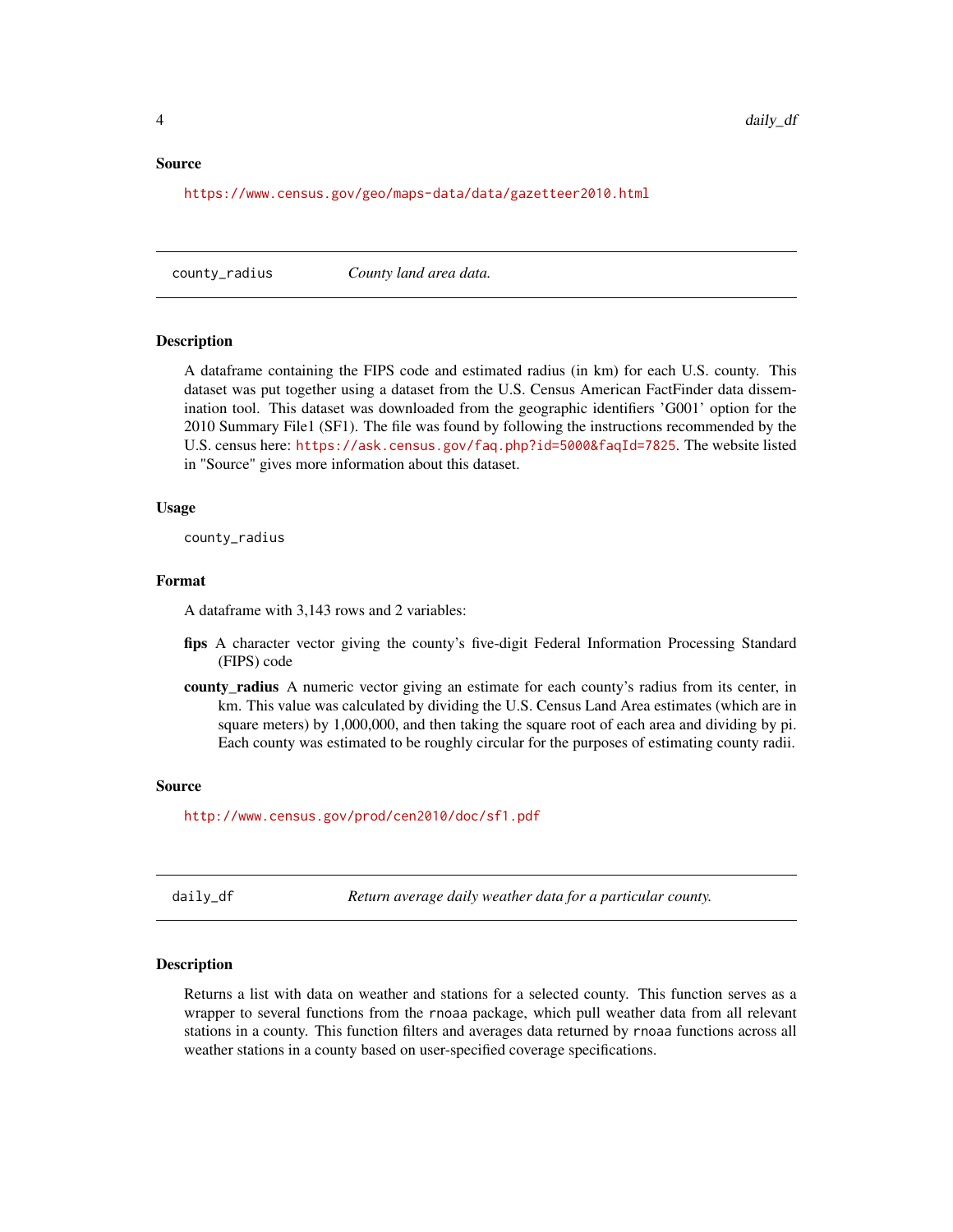#### daily\_df 5

# Usage

```
daily_df(stations, coverage = NULL, var = "all", date_min = NULL,
 date_max = NULL, average_data = TRUE)
```
# Arguments

| stations     | A data frame containing station metadata, returned from the function daily_stations.                                                                                                                                                                                                                                                                                                                                                                                                                                                                                                                                                                                                                                                                                                                                                                                      |
|--------------|---------------------------------------------------------------------------------------------------------------------------------------------------------------------------------------------------------------------------------------------------------------------------------------------------------------------------------------------------------------------------------------------------------------------------------------------------------------------------------------------------------------------------------------------------------------------------------------------------------------------------------------------------------------------------------------------------------------------------------------------------------------------------------------------------------------------------------------------------------------------------|
| coverage     | A numeric value in the range of 0 to 1 that specifies the desired percentage cov-<br>erage for the weather variable (i.e., what percent of each weather variable must<br>be non-missing to include data from a monitor when calculating daily values av-<br>eraged across monitors. The default is to include all monitors with any available<br>data (i.e., coverage = $\theta$ ).)                                                                                                                                                                                                                                                                                                                                                                                                                                                                                      |
| var          | A character vector specifying desired weather variables. For example, var = $c$ ("tmin", "tmax", "prcp<br>for maximum temperature, minimum temperature, and precipitation. The de-<br>fault is "all", which includes all available weather variables at any weather<br>station in the county. For a full list of all possible variable names, see NOAA's<br>README file for the Daily Global Historical Climatology Network (GHCN-<br>Daily) at http://www1.ncdc.noaa.gov/pub/data/ghcn/daily/readme.txt.<br>Many of the weather variables are available for some, but not all, monitors, so<br>your output from this function may not include all the variables specified using<br>this argument. If you specify a variable here but it is not included in the output<br>dataset, it means that it was not available in the time range for any monitor in<br>the county. |
| date_min     | A string with the desired starting date in character, ISO format ("yyyy-mm-<br>dd"). The dataframe returned will include only stations that have data for dates<br>including and after the specified date.                                                                                                                                                                                                                                                                                                                                                                                                                                                                                                                                                                                                                                                                |
| date_max     | A string with the desired ending date in character, ISO format ("yyyy-mm-dd").<br>The dataframe returned will include only stations that have data for dates up to<br>and including the specified date.                                                                                                                                                                                                                                                                                                                                                                                                                                                                                                                                                                                                                                                                   |
| average_data | TRUE / FALSE to indicate if you want the function to average daily weather<br>data across multiple monitors. If you choose FALSE, the function will return<br>a dataframe with separate entries for each monitor, while TRUE (the default)<br>outputs a single estimate for each day in the dataset, giving the average value of<br>the weather metric across all available monitors in the county that day.                                                                                                                                                                                                                                                                                                                                                                                                                                                              |

# Value

A list with two elements. daily\_data is a dataframe of daily weather data averaged across multiple monitors and includes columns ("var"\_reporting) for each weather variable showing the number of stations contributing to the average for that variable on that day. The element station\_df is a dataframe of station metadata for each station contributing weather data. A weather station will have one row per weather variable to which it contributes data. In addition to information such as station id, name, latitude, and longitude, the station\_df dataframe includes statistical information about weather values contributed by each station for each weather variable. These statistics include calc\_coverage (the percent of non-missing values for each station-weather variable combination for the specified date range), standard\_dev (standard deviation), max, and min, (giving the minimum and maximum values), and range, giving the range of values in each station-weather variable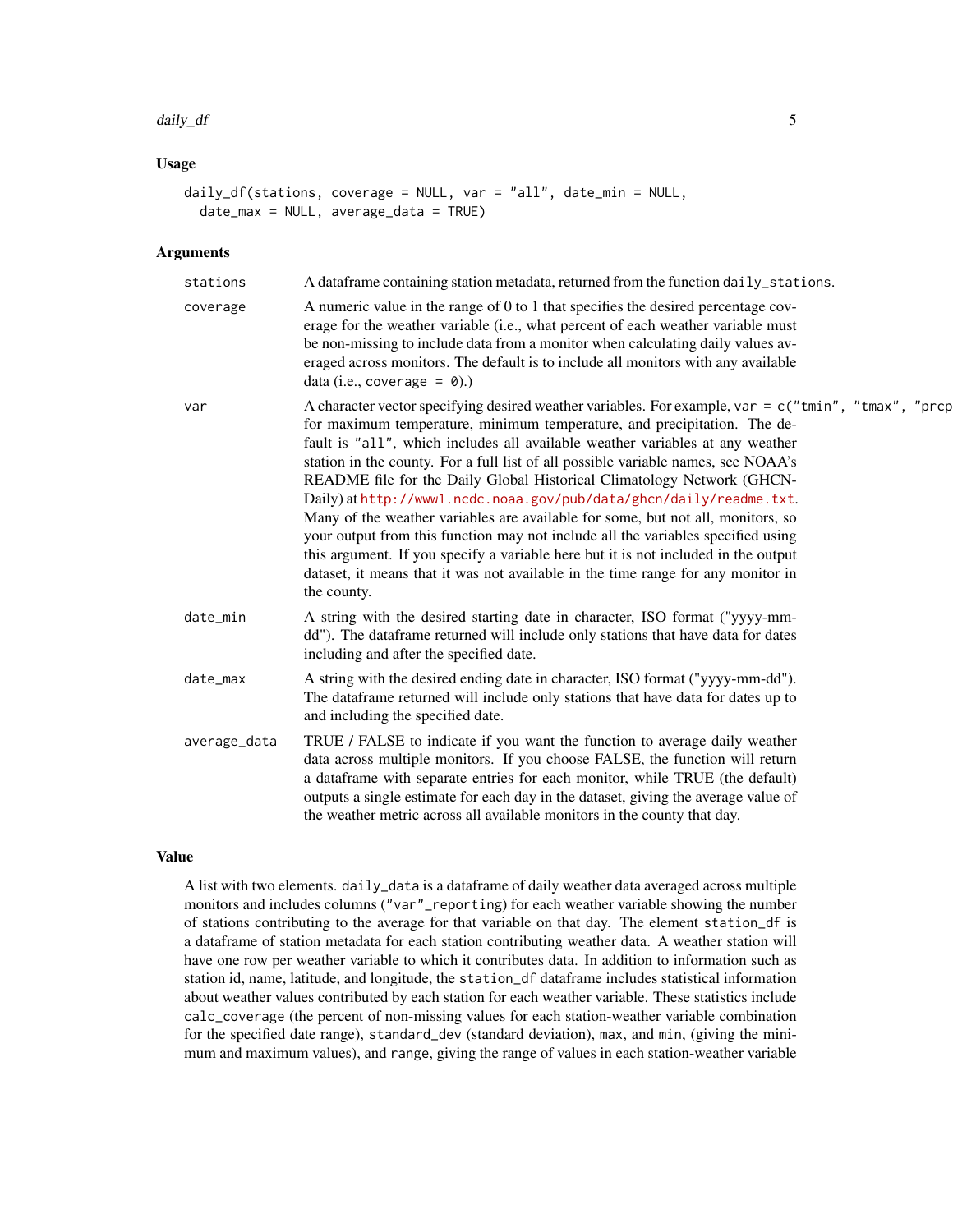<span id="page-5-0"></span>combination. The element radius is the calculated radius within which stations were pulled from the county's center. Elements lat\_center and lon\_center are the latitude and longitude of the county's center.

# Note

Because this function uses the NOAA API to identify the weather monitors within a U.S. county, you will need to get an access token from NOAA to use this function. Visit NOAA's token request page (<http://www.ncdc.noaa.gov/cdo-web/token>) to request a token by email. You then need to set that API code in your R session (e.g., using options(noaakey = "your key"), replacing "your key" with the API key you've requested from NOAA). See the package vignette for more details.

#### Examples

```
## Not run:
stations <- daily_stations(fips = "12086", date_min = "2010-01-01",
                           date_max = "2010-02-01")
fips_list <- daily_df(stations = stations, coverage = 0.90,
                var = c("tmax", "tmin", "prcp"),
                 date_min = "2010-01-01", date_max = "2010-02-01")
averaged_data <- fips_list$daily_data
head(averaged_data)
station_info <- fips_list$station_df
head(station_info)
```
## End(Not run)

daily\_fips *Pull average daily weather data by U.S. county.*

# **Description**

Given a particular county FIPS code, this function returns data and meta-data for weather data, either for all available dates or for dates within a requested date range.

#### Usage

```
daily_fips(fips, coverage = NULL, date_min = NULL, date_max = NULL,
 var = "all", average_data = TRUE, station_label = FALSE,
 verbose = TRUE)
```
# Arguments

fips A string with the five-digit U.S. FIPS code of a county in numeric, character, or factor format.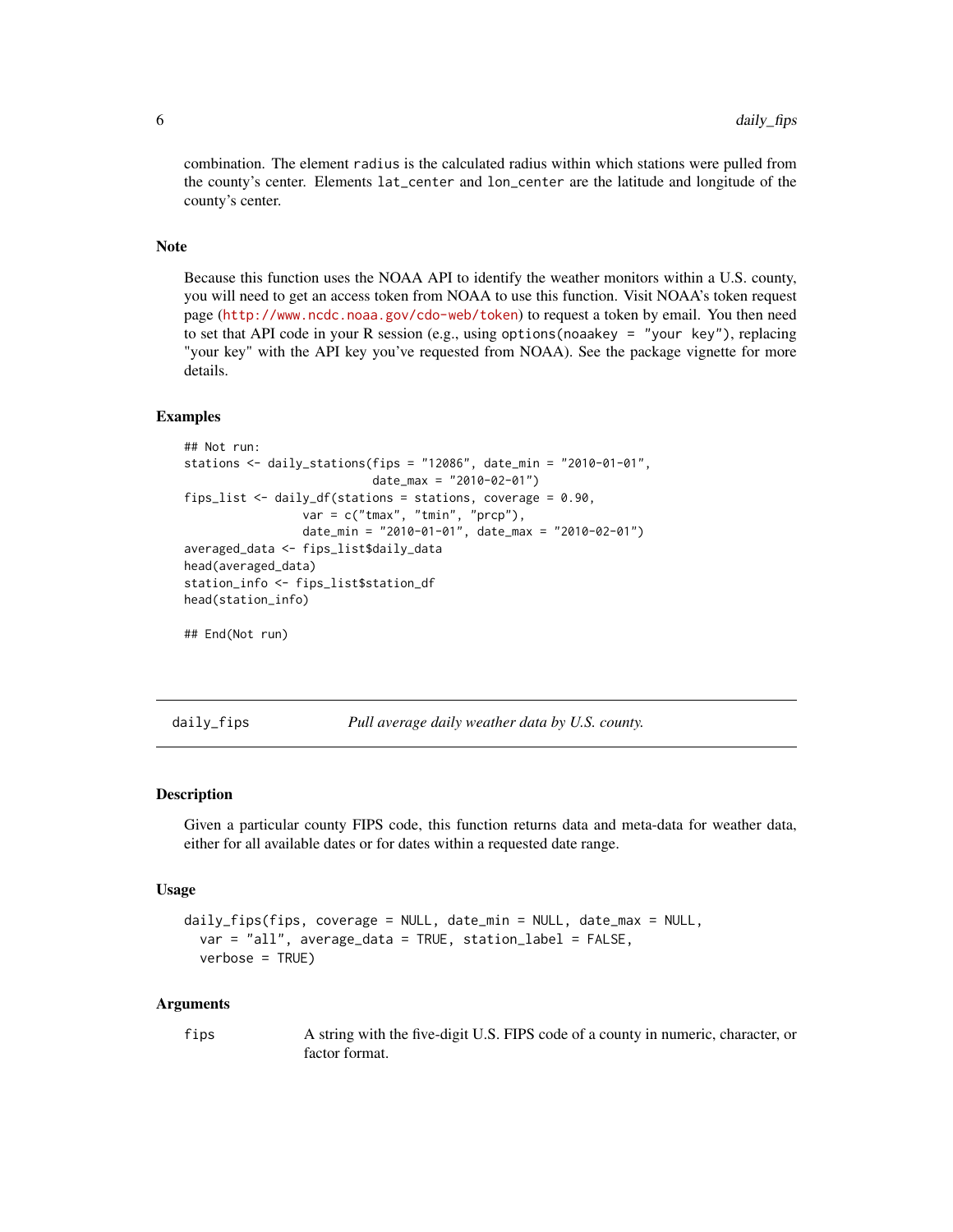| coverage      | A numeric value in the range of 0 to 1 that specifies the desired percentage cov-<br>erage for the weather variable (i.e., what percent of each weather variable must<br>be non-missing to include data from a monitor when calculating daily values av-<br>eraged across monitors. The default is to include all monitors with any available<br>data (i.e., coverage = $\theta$ ).)                                                                                                                                                                                                                                                                                                                                                                                                                                                                                      |
|---------------|---------------------------------------------------------------------------------------------------------------------------------------------------------------------------------------------------------------------------------------------------------------------------------------------------------------------------------------------------------------------------------------------------------------------------------------------------------------------------------------------------------------------------------------------------------------------------------------------------------------------------------------------------------------------------------------------------------------------------------------------------------------------------------------------------------------------------------------------------------------------------|
| date_min      | A string with the desired starting date in character, ISO format ("yyyy-mm-<br>dd"). The dataframe returned will include only stations that have data for dates<br>including and after the specified date.                                                                                                                                                                                                                                                                                                                                                                                                                                                                                                                                                                                                                                                                |
| date_max      | A string with the desired ending date in character, ISO format ("yyyy-mm-dd").<br>The dataframe returned will include only stations that have data for dates up to<br>and including the specified date.                                                                                                                                                                                                                                                                                                                                                                                                                                                                                                                                                                                                                                                                   |
| var           | A character vector specifying desired weather variables. For example, var = $c("tmin", "tmax", "prcp"$<br>for maximum temperature, minimum temperature, and precipitation. The de-<br>fault is "all", which includes all available weather variables at any weather<br>station in the county. For a full list of all possible variable names, see NOAA's<br>README file for the Daily Global Historical Climatology Network (GHCN-<br>Daily) at http://www1.ncdc.noaa.gov/pub/data/ghcn/daily/readme.txt.<br>Many of the weather variables are available for some, but not all, monitors, so<br>your output from this function may not include all the variables specified using<br>this argument. If you specify a variable here but it is not included in the output<br>dataset, it means that it was not available in the time range for any monitor in<br>the county. |
| average_data  | TRUE / FALSE to indicate if you want the function to average daily weather<br>data across multiple monitors. If you choose FALSE, the function will return<br>a dataframe with separate entries for each monitor, while TRUE (the default)<br>outputs a single estimate for each day in the dataset, giving the average value of<br>the weather metric across all available monitors in the county that day.                                                                                                                                                                                                                                                                                                                                                                                                                                                              |
| station_label | TRUE / FALSE to indicate if you want your plot of weather station locations to<br>include labels with station ids.                                                                                                                                                                                                                                                                                                                                                                                                                                                                                                                                                                                                                                                                                                                                                        |
| verbose       | TRUE / FALSE to indicate if you want the function to print out the name of the<br>county it's processing.                                                                                                                                                                                                                                                                                                                                                                                                                                                                                                                                                                                                                                                                                                                                                                 |
|               |                                                                                                                                                                                                                                                                                                                                                                                                                                                                                                                                                                                                                                                                                                                                                                                                                                                                           |

# Value

A list with three elements. The first element (daily\_data) is a dataframe of daily weather data averaged across multiple stations, as well as columns ("var"\_reporting) for each weather variable showing the number of stations contributing to the average for that variable on that day. The second element (station\_metadata) is a dataframe of station metadata for stations included in the daily\_data dataframe, as well as statistical information about these values. Columns include id, name, var, latitude, longitude, calc\_coverage, standard\_dev, min, max, and range. The third element (station\_map) is a plot showing locations of all weather stations for a particular county satisfying the conditions present in daily\_fips's arguments (coverage, date\_min, date\_max, and/or var).

#### Note

Because this function uses the NOAA API to identify the weather monitors within a U.S. county, you will need to get an access token from NOAA to use this function. Visit NOAA's token request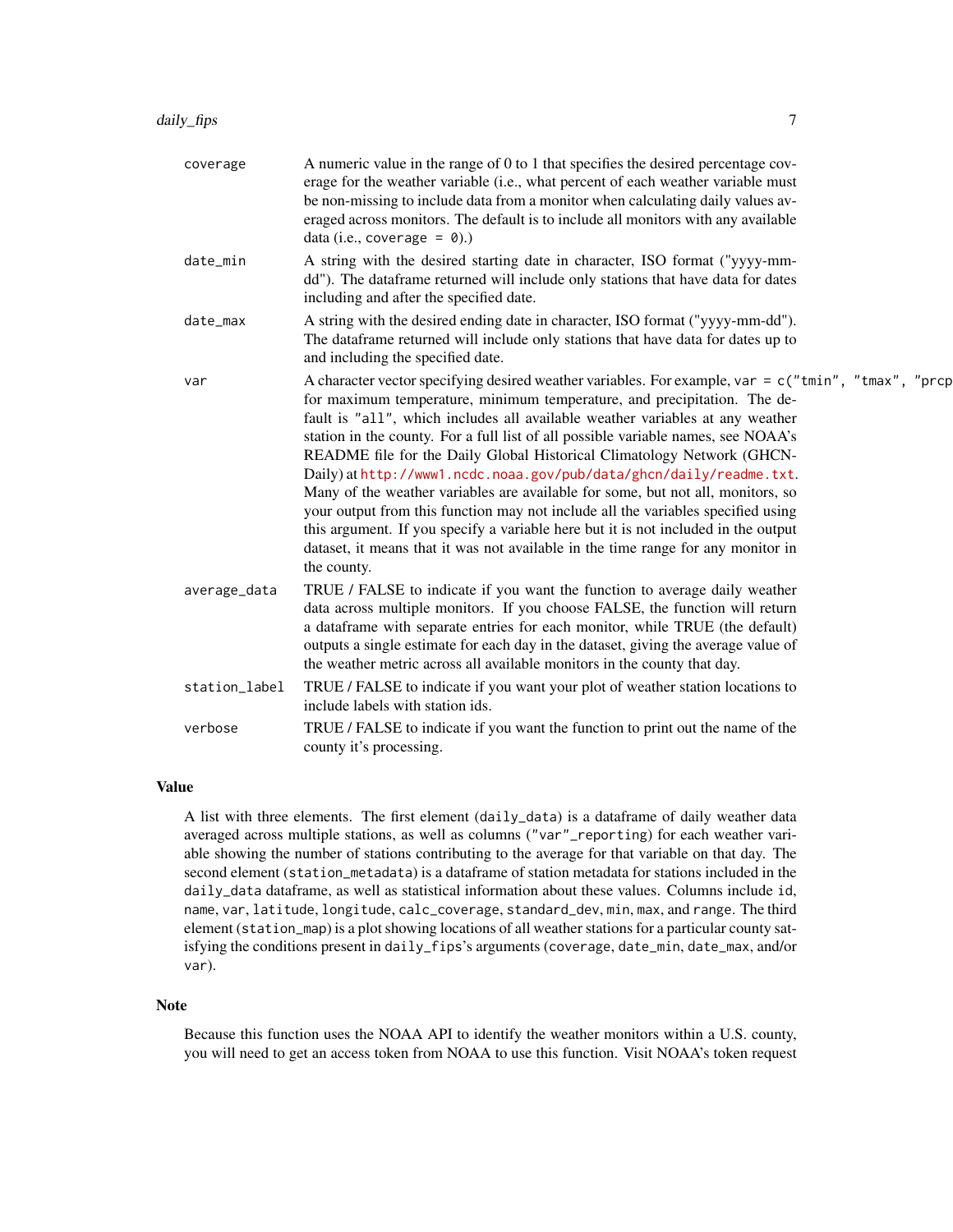page (<http://www.ncdc.noaa.gov/cdo-web/token>) to request a token by email. You then need to set that API code in your R session (e.g., using options(noaakey = "your key"), replacing "your key" with the API key you've requested from NOAA). See the package vignette for more details.

# Examples

```
## Not run:
denver_ex <- daily_fips("08031", coverage = 0.90, date_min = "2010-01-01",
                 date_max = "2010-02-01", var = "prcp")
head(denver_ex$daily_data)
denver_ex$station_map
mobile_ex <- daily_fips("01097", date_min = "1997-07-13",
                        date_max = "1997-07-25", var = "prcp",
                        average_data = FALSE)
library(ggplot2)
ggplot(mobile\_ex$daily_data, aes(x = date, y = prop, color = id)) +geom_line()
## End(Not run)
```
daily\_stationmap *Plot daily weather stations for a particular county.*

# Description

Produces a map with points indicating stations that contribute to the weather data in the daily\_data data frame output by daily\_fips.

#### Usage

```
daily_stationmap(fips, daily_data, point_color = "firebrick",
 point_size = 2, station_label = FALSE)
```
#### Arguments

| fips          | A five-digit FIPS county code.                                                                               |
|---------------|--------------------------------------------------------------------------------------------------------------|
| daily_data    | A list returned from the function daily_df (see helpfile for daily_df).                                      |
| point_color   | Character string with color for points mapping the locations of weather stations<br>(passes to ggplot).      |
| point_size    | Character string with size for for points mapping the locations of weather sta-<br>tions (passes to ggplot). |
| station label | TRUE / FALSE Whether to include labels for each weather station.                                             |

<span id="page-7-0"></span>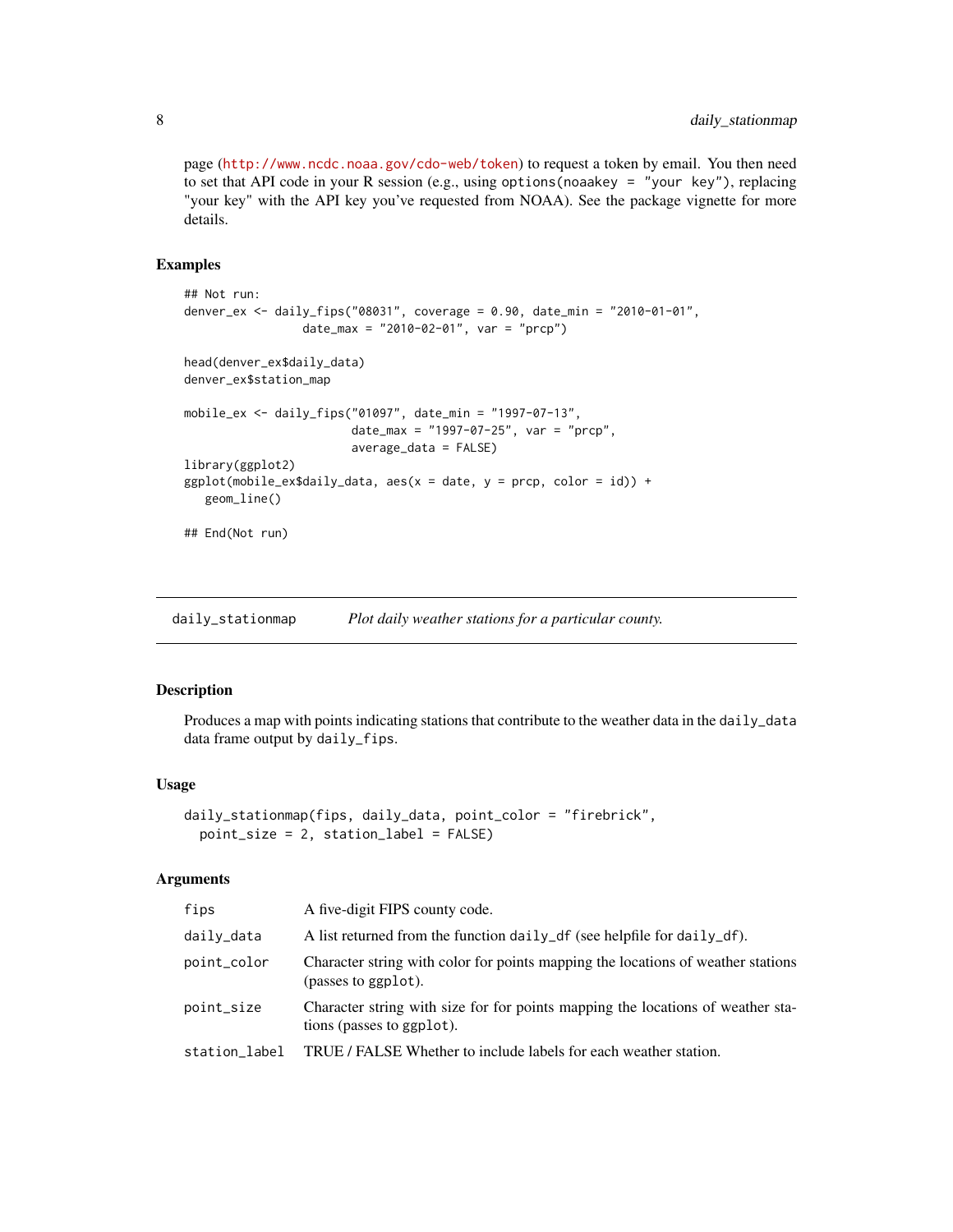# <span id="page-8-0"></span>daily\_stations 9

# Value

A ggplot object mapping all weather stations for a particular county satisfying the conditions present in daily\_df's arguments (date range, coverage, and/or weather variables). 2011 U.S. Census cartographic boundary shapefiles are used to provide county outlines.

# Examples

```
## Not run:
miami_stations <- daily_stations(fips = "12086", date_min = "1992-08-01",
                          date_max = "1992-08-31")
daily_data <- daily_df(stations = miami_stations, coverage = 0.90,
                      var = c("tmax", "tmin", "prcp"),
                      date_min = "1992-08-01", date_max = "1992-08-31")
daily_stationmap(fips = "12086", daily_data = daily_data)
## End(Not run)
```
daily\_stations *NOAA NCDC station IDs per county.*

# Description

Returns a dataframe with NOAA NCDC station IDs for a single U.S. county. This function has options to filter stations based on maximum and minimum dates, as well as percent data coverage.

# Usage

```
daily_stations(fips, date_min = NULL, date_max = NULL)
```
# Arguments

| fips     | A string with the five-digit U.S. FIPS code of a county in numeric, character, or<br>factor format.                                                                                                         |
|----------|-------------------------------------------------------------------------------------------------------------------------------------------------------------------------------------------------------------|
| date_min | A string with the desired starting date in character, ISO format ("yyyy-mm-<br>dd"). The data frame returned will include only stations that have data for dates<br>including and after the specified date. |
| date_max | A string with the desired ending date in character, ISO format ("yyyy-mm-dd").<br>The data frame returned will include only stations that have data for dates up to<br>and including the specified date.    |

# Value

A dataframe with NOAA NCDC station IDs for a single U.S. county.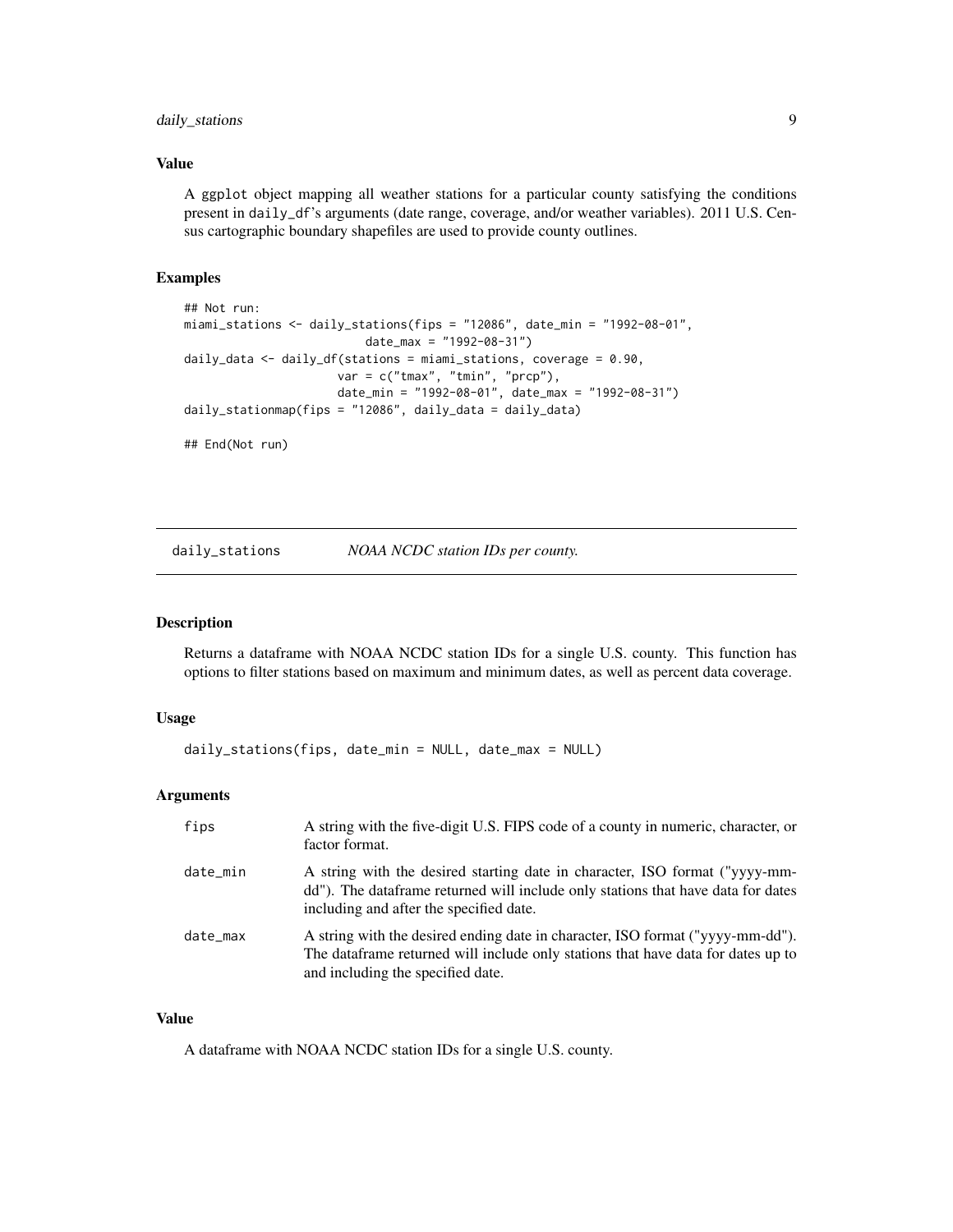Because this function uses the NOAA API to identify the weather monitors within a U.S. county, you will need to get an access token from NOAA to use this function. Visit NOAA's token request page (<http://www.ncdc.noaa.gov/cdo-web/token>) to request a token by email. You then need to set that API code in your R session (e.g., using options(noaakey = "your key"), replacing "your key" with the API key you've requested from NOAA). See the package vignette for more details.

#### Examples

```
## Not run:
stations_36005 <- daily_stations("36005")
stations_36005
miami_stations <- daily_stations("12086", date_min = "1999-01-01",
                                 date_max = "2012-12-31")
miami_stations
## End(Not run)
```
filter\_coverage *Filter stations based on "coverage" requirements.*

#### Description

Filters available weather stations based on a specified required minimum coverage (i.e., percent nonmissing daily observations). Weather stations with non-missing data for fewer days than specified by coverage will be excluded from the county average.

# Usage

```
filter_coverage(coverage_df, coverage = 0)
```
# Arguments

| coverage_df | A dataframe as returned by the meteo_coverage function in the rnoaa package                                                                                                                                                                                                                 |
|-------------|---------------------------------------------------------------------------------------------------------------------------------------------------------------------------------------------------------------------------------------------------------------------------------------------|
| coverage    | A numeric value in the range of 0 to 1 that specifies the desired percentage cov-<br>erage for the weather variable ( <i>i.e.</i> , what percent of each weather variable must<br>be non-missing to include data from a monitor when calculating daily values<br>averaged across monitors). |

# Value

A dataframe with stations that meet the specified coverage requirements for weather variables included in the coverage\_df dataframe passed to the function.

<span id="page-9-0"></span>

# Note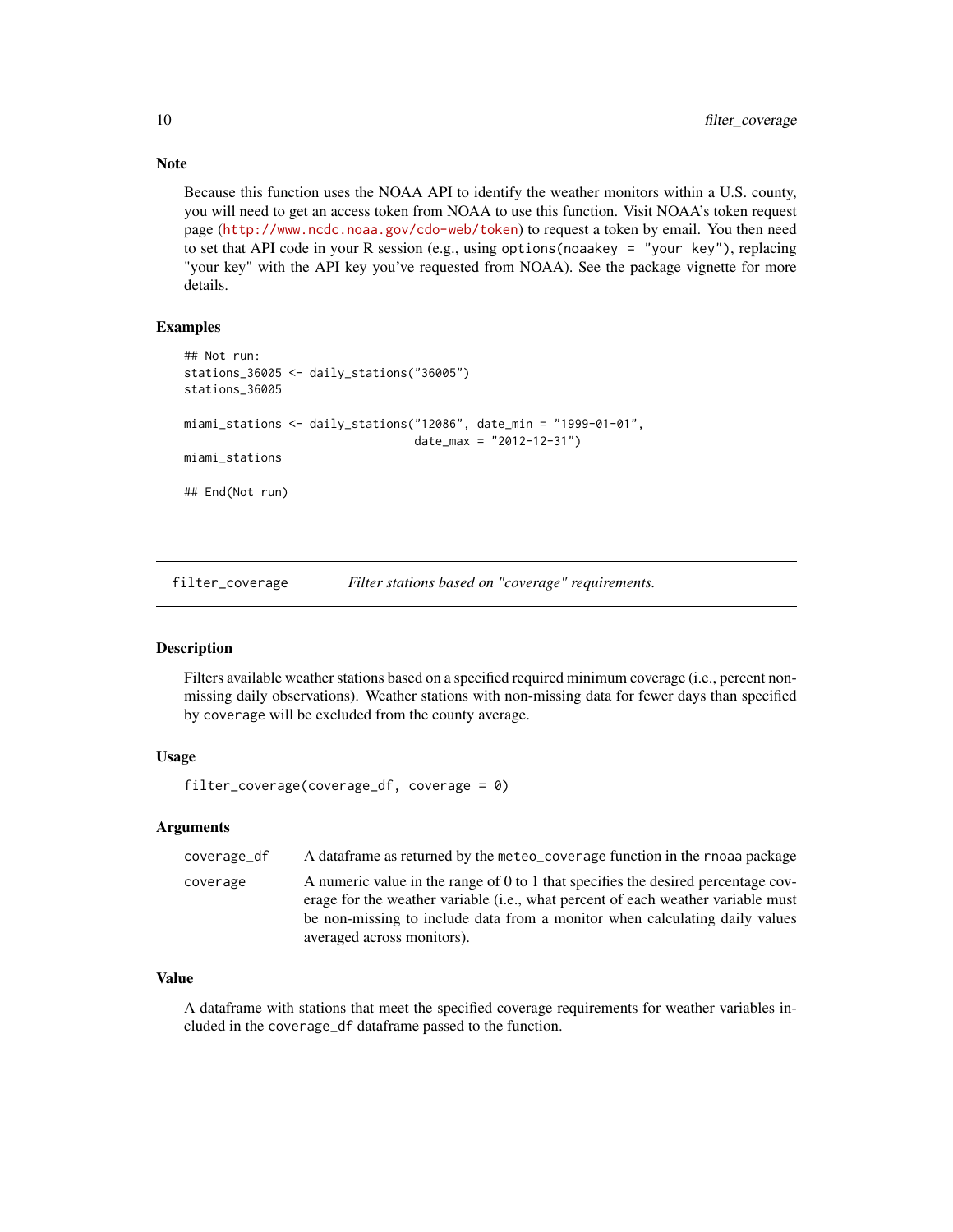<span id="page-10-0"></span>filter\_hourly *Filter NOAA ISD stations based on "coverage" requirements, and calculate coverage and statistical information for each station-variable combination.*

# Description

Filters available weather stations based on a specified minimum coverage (i.e., percent non-missing hourly observations). Weather stations with non-missing data for fewer days than specified by coverage will be excluded from the county average.

# Usage

```
filter_hourly(fips, hourly_data, coverage = NULL)
```
# Arguments

| fips        | A character string giving the five-digit U.S. FIPS county code of the county for<br>which the user wants to pull weather data.                                                                                                                                                         |
|-------------|----------------------------------------------------------------------------------------------------------------------------------------------------------------------------------------------------------------------------------------------------------------------------------------|
| hourly_data | A data frame as returned by the df element from an isd_monitors_data call.                                                                                                                                                                                                             |
| coverage    | A numeric value in the range of 0 to 1 that specifies the desired percentage<br>coverage for each weather variable (i.e., what percent of each weather variable<br>must be non-missing to include the data from a station when calculating hourly<br>values averaged across stations). |

### Value

A list with two elements: df and stations. df is a dataframe of hourly weather data filtered based on the specfified coverage, as well as columns ("var"\_reporting) for each weather variable showing the number of stations contributing to the average for that variable for each hour. The second element, stations, is a dataframe giving statistical information for stations that meet the specified coverage requirements. The column station gives the station id (USAF and WBAN identification numbers pasted together, separated by "-"). Note: One of these identification ids is sometimes missing. For example, a value in station might be 722029-NA. The column var gives the weather variable associated with the row of statistical values for each station and variable combination. calc\_coverage gives the percentage coverage for each station-weather variable combination. These values will all be greater than or equal to the specified coverage value. standard\_dev gives the standard deviation of values for each station-weather variable combination. max and min give the minimum and maximum values, and range gives the range of values in each station-weather variable combination. These last four statistical calculations (standard\_dev, max, min, and range) are only included for the seven core hourly weather variables, which include "wind\_direction", "wind\_speed", "ceiling\_height", "visibility\_distance", "temperature", "temperature\_dewpoint", and "air\_pressure". (The values of these columns are set to NA for other variables, such as quality flag data.)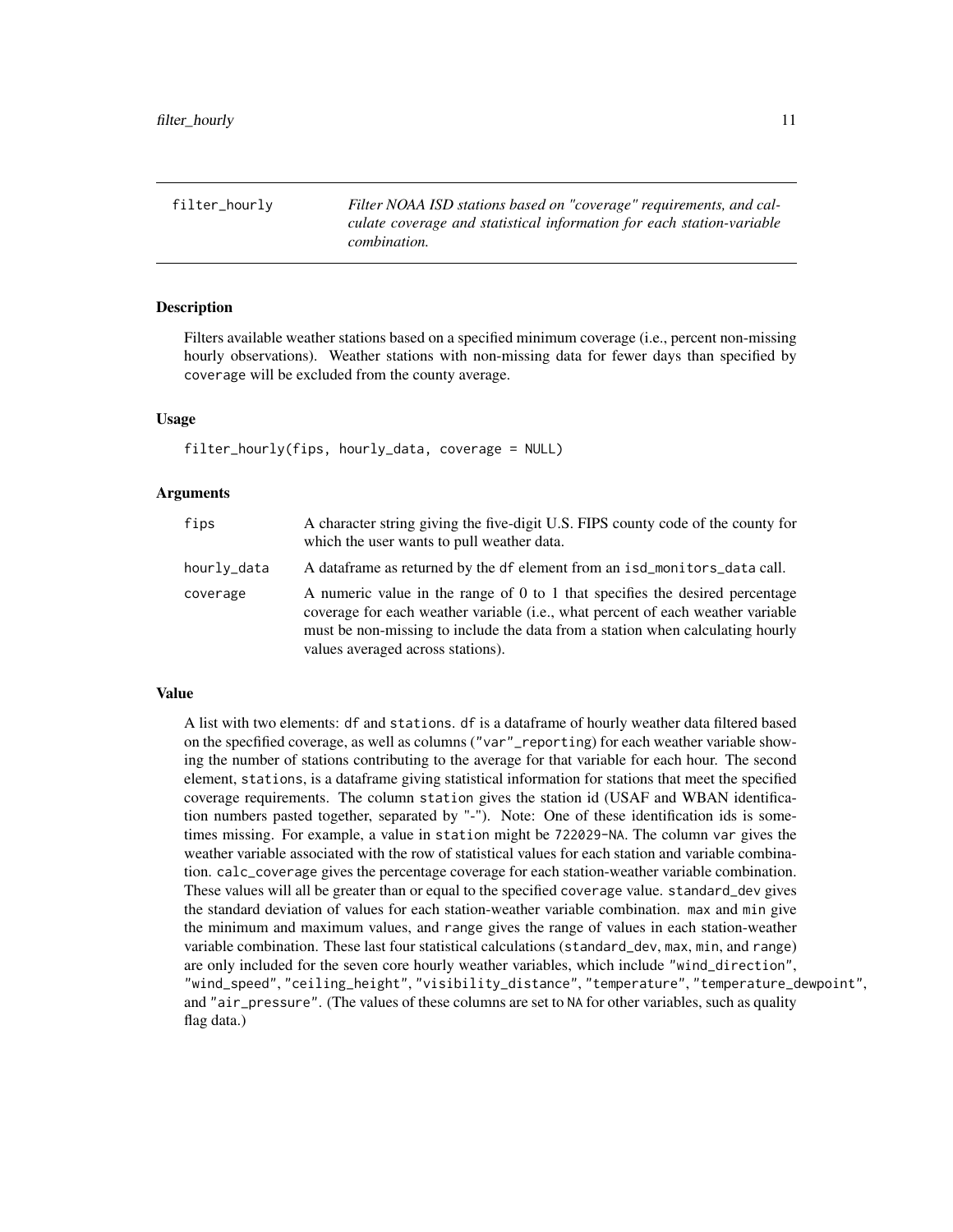<span id="page-11-0"></span>

#### Description

Returns a dataframe of average daily weather values for a particular county, year, weather variables, and/or specified coverage.

#### Usage

hourly\_df(fips, year, var = "all", average\_data = TRUE, coverage = NULL)

#### Arguments

| fips         | A character string of the five-digit U.S. FIPS code of a U.S. county.                                                                                                                                                                                                                                                                                                                                                                    |
|--------------|------------------------------------------------------------------------------------------------------------------------------------------------------------------------------------------------------------------------------------------------------------------------------------------------------------------------------------------------------------------------------------------------------------------------------------------|
| year         | A four-digit number or vector of numbers indicating the year or years for which<br>you want to pull hourly data. Values for year can be in the range from 1901 to<br>the current year.                                                                                                                                                                                                                                                   |
| var          | A character vector specifying desired weather variables. For example, var = c("wind_speed", "temper<br>pulls data on hourly wind speed and temperature. The core weather variables<br>available include "wind_direction", "wind_speed", "ceiling_height", "visibility_distance",<br>"temperature", "temperature_dewpoint", "air_pressure". Alternatively,<br>you can specify $var = "all"$ to include additional flag and quality codes. |
| average_data | TRUE / FALSE to indicate if you want the function to average daily weather<br>data across multiple monitors.                                                                                                                                                                                                                                                                                                                             |
| coverage     | A numeric value in the range of 0 to 1 that specifies the desired percentage cov-<br>erage for the weather variable (i.e., what percent of each weather variable must<br>be non-missing to include data from a monitor when calculating daily values<br>averaged across monitors).                                                                                                                                                       |

# Details

This function serves as a wrapper to several functions from the rnoaa package, which provides weather data from all relevant stations in a county. This function filters and averages across NOAA ISD/ISH stations based on user-specified coverage specifications.

# Value

A list with five elements. The first element, hourly\_data, is a dataframe of hourly weather data averaged across multiple stations, as well as columns ("var"\_reporting) for each weather variable showing the number of stations contributing to the average for that variable for each hour. station\_df is a dataframe of station metadata for each station contributing weather data. A weather station will have one row per weather variable to which it contributes data. In addition to information such as USAF and WBAN ids and station names, this dataframe includes statistical information about weather values contributed by each station for each weather variable. These statistics include calculated coverage (calc\_coverage), which is the percent of non-missing values for each station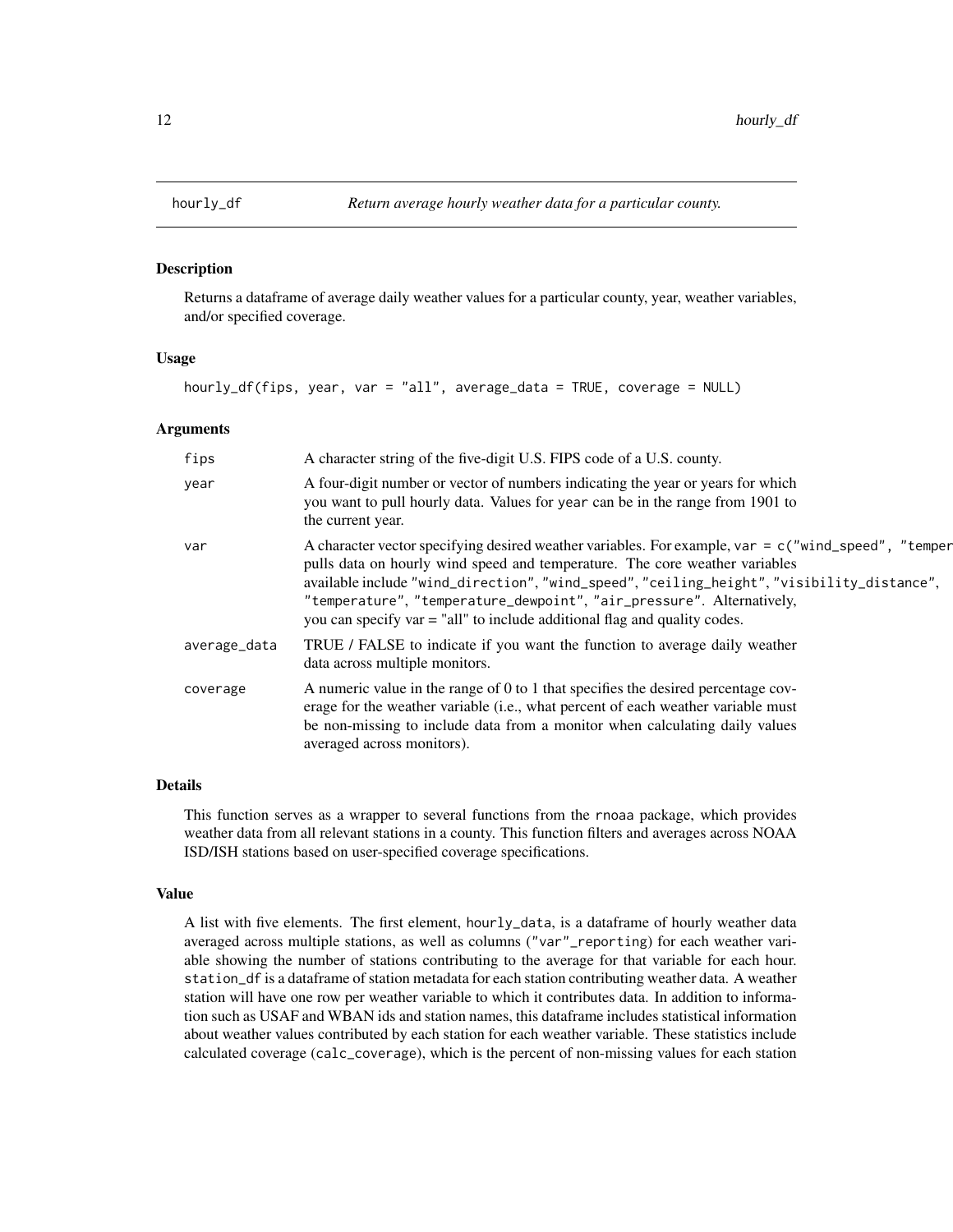# <span id="page-12-0"></span>hourly\_fips 13

and variable for the specified date range, standard\_dev (standard deviation), max, min, and range values for each station-weather variable combination. The element radius is the calculated radius within which stations were pulled from the county's center. Elements lat\_center and lon\_center are the latitude and longitude of the county's geographic center.

#### Note

Observation times are based on Coordinated Universal Time Code (UTC).

#### References

For more information on this dataset and available weather and flag/quality variables, see [ftp:](ftp://ftp.ncdc.noaa.gov/pub/data/noaa/ish-format-document.pdf) [//ftp.ncdc.noaa.gov/pub/data/noaa/ish-format-document.pdf](ftp://ftp.ncdc.noaa.gov/pub/data/noaa/ish-format-document.pdf).

# Examples

```
## Not run:
df <- hourly_df(fips = "12086", year = 1992,
                var = c("wind_speed", "temperature"))
head(df$hourly_data)
head(df$station_df)
df$radius
```
## End(Not run)

| hourly_fips | Return average hourly weather data and a plot showing the location |
|-------------|--------------------------------------------------------------------|
|             | of weather stations for a particular county.                       |

# Description

Given a particular county FIPS code, this function returns a list with two elements: data, a dataframe of hourly average weather values, and plot, a plot showing the location of weather stations contributing to the average weather in data.

#### Usage

```
hourly_fips(fips, year, var = "all", coverage = NULL, average_data = TRUE,
  station_label = FALSE, verbose = TRUE)
```
#### Arguments

| A character string of the five-digit U.S. FIPS code of a U.S. county.<br>fips                                                                                                                  |  |
|------------------------------------------------------------------------------------------------------------------------------------------------------------------------------------------------|--|
| A four-digit number or vector of numbers indicating the year or years for which<br>vear<br>you want to pull hourly data. Values for year can be in the range from 1901 to<br>the current year. |  |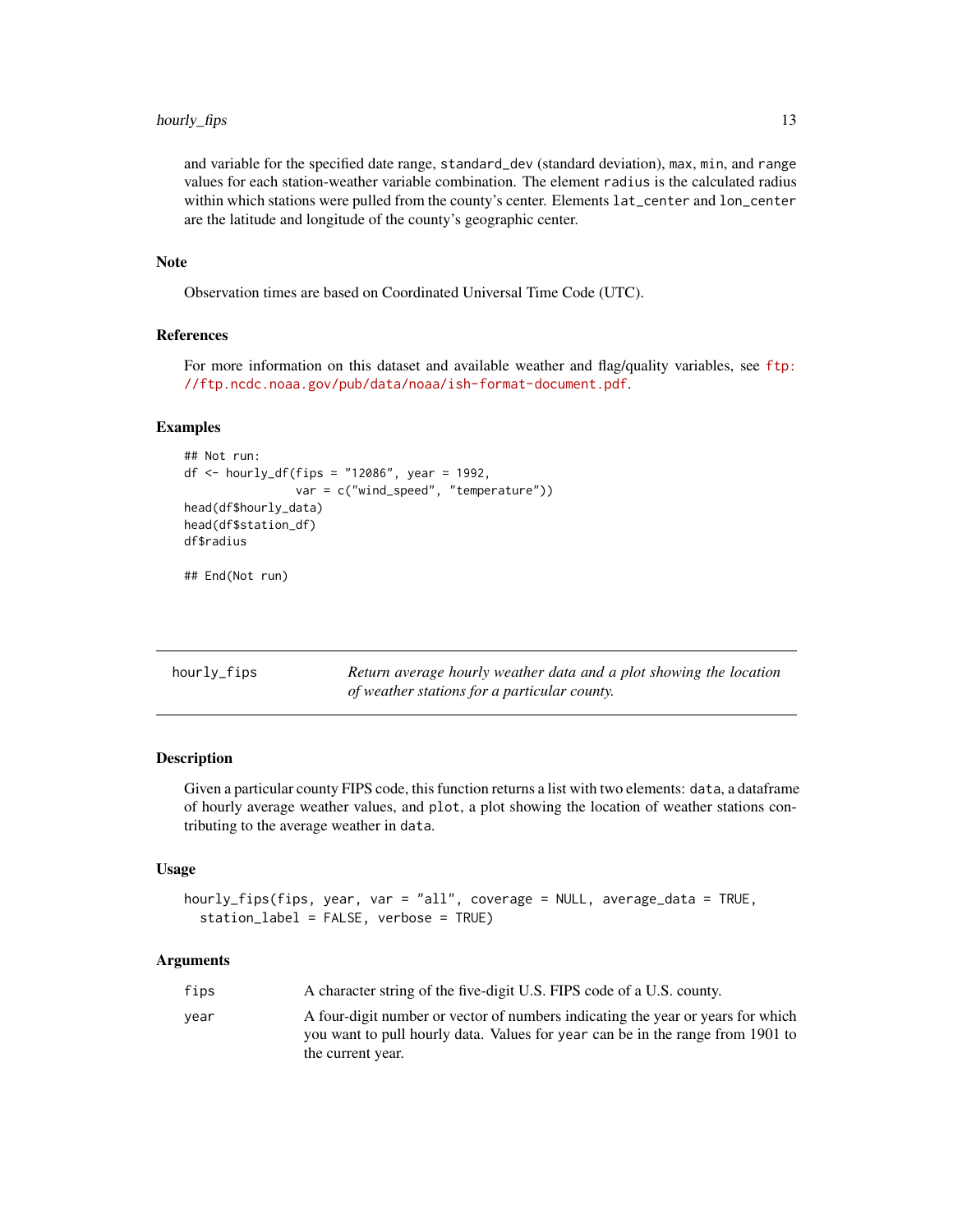| var           | A character vector specifying desired weather variables. For example, var = c("wind_speed", "temper<br>pulls data on hourly wind speed and temperature. The core weather variables<br>available include "wind_direction", "wind_speed", "ceiling_height", "visibility_distance",<br>"temperature", "temperature_dewpoint", "air_pressure". Alternatively,<br>you can specify $var = "all"$ to include additional flag and quality codes. |
|---------------|------------------------------------------------------------------------------------------------------------------------------------------------------------------------------------------------------------------------------------------------------------------------------------------------------------------------------------------------------------------------------------------------------------------------------------------|
| coverage      | A numeric value in the range of 0 to 1 that specifies the desired percentage cov-<br>erage for the weather variable (i.e., what percent of each weather variable must<br>be non-missing to include data from a monitor when calculating daily values<br>averaged across monitors).                                                                                                                                                       |
| average_data  | TRUE / FALSE to indicate if you want the function to average daily weather<br>data across multiple monitors.                                                                                                                                                                                                                                                                                                                             |
| station_label | TRUE / FALSE to indicate if you want your plot of weather station locations to<br>include labels indicating station usaf id numbers.                                                                                                                                                                                                                                                                                                     |
| verbose       | TRUE / FALSE to indicate if you want the function to print out the name of the<br>county it's processing.                                                                                                                                                                                                                                                                                                                                |

# Value

A list with six elements. The first element (hourly\_data) is a dataframe of daily weather data averaged across multiple stations, as well as columns ("var"\_reporting) for each weather variable showing the number of stations contributing to the average for that variable for that hour. The second element (station\_metadata) is a dataframe of station metadata for stations included in the daily\_data dataframe, as well as statistical information about the values contriuted to each weather variable by each station. The third element (station\_map) is a plot showing points for all weather stations for a particular county satisfying the conditions present in hourly\_fips's arguments (year, coverage, and/or weather variables). radius is the calculated radius within which stations were pulled from the county's center. Elements lat\_center and lon\_center are the latitude and longitude of the county's center.

### Note

Observation times are based on Coordinated Universal Time Code (UTC).

# Examples

```
## Not run:
ex <- hourly_fips("12086", coverage = 0.90, year = c(1994, 1995),
                   var = "temperature")
data <- ex$hourly_data
station_data <- ex$station_metadata
station_map <- ex$station_map
## End(Not run)
```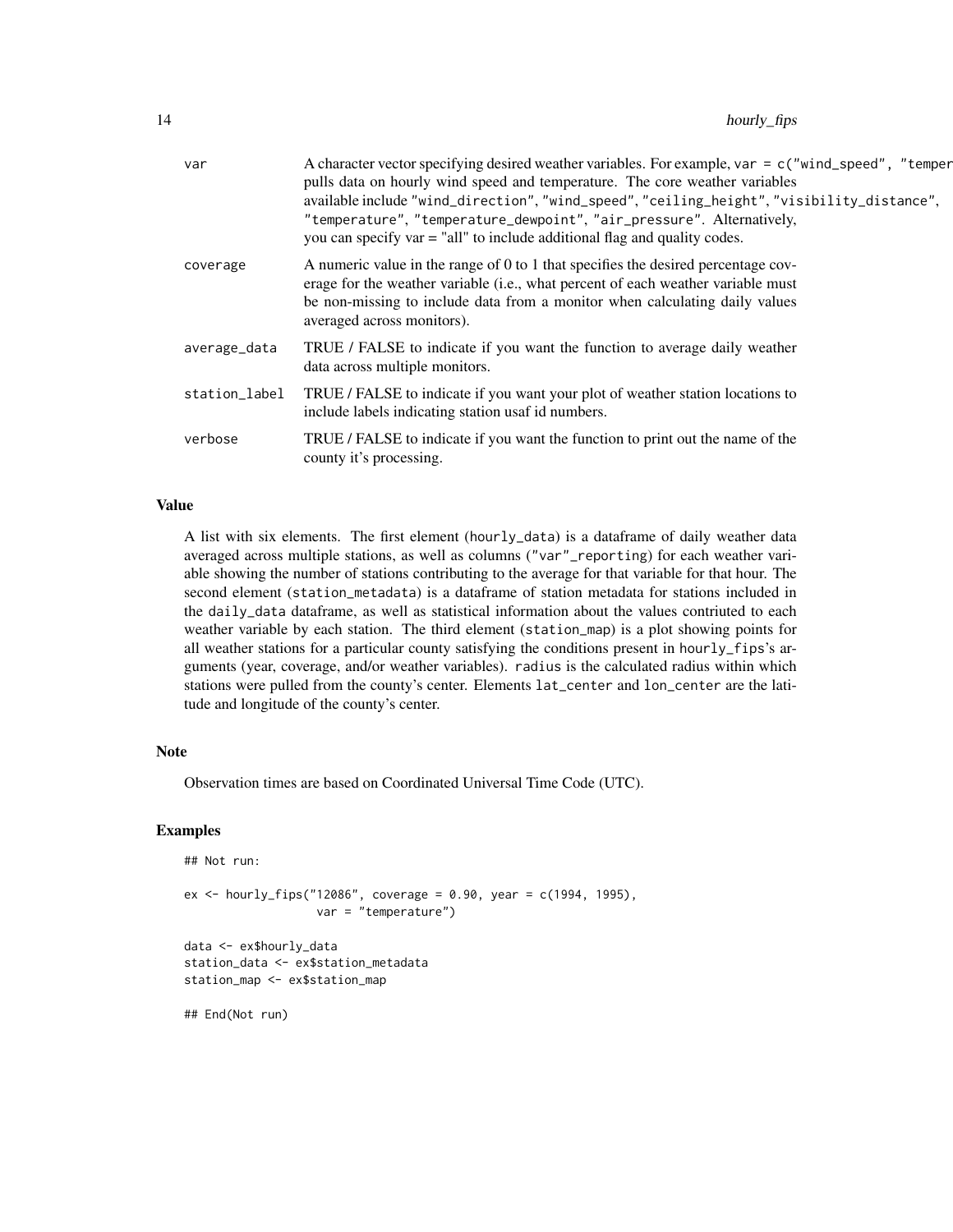<span id="page-14-0"></span>hourly\_stationmap *Plot hourly weather stations for a particular county.*

#### Description

Produces a ggplot object mapping stations that contribute to the weather data returned by hourly\_data.

# Usage

```
hourly_stationmap(fips, hourly_data, point_color = "firebrick",
 point_size = 2, station_label = FALSE)
```
# Arguments

| fips          | A five-digit FIPS county code.                                                                               |
|---------------|--------------------------------------------------------------------------------------------------------------|
| hourly_data   | A list returned from the function hour Ly_df.                                                                |
| point_color   | Character string with color for points mapping the locations of weather stations<br>(passes to ggplot).      |
| point_size    | Character string with size for for points mapping the locations of weather sta-<br>tions (passes to ggplot). |
| station_label | TRUE / FALSE Whether to include labels for each weather station.                                             |

#### Value

A ggplot object mapping all weather stations for a particular county that satisfy the conditions present in hourly\_df's arguments (year(s), coverage, and/or weather variables). Because hourly data is pulled by radius from each county's geograph center, this plot includes the calculated radius from which stations are pulled for that county. This radius is calculated for each county using 2010 U.S. Census Land Area data. 2011 U.S. Census cartographic boundary shapefiles are used to proved county outlines, included on this plot as well. Note: Because stations are pulled within a radius from the county's geographic center, depending on the shape of the county, weather stations from outside the county's boundaries may sometimes be providing data for that county and some weather stations within the county may not be included.

# Examples

```
## Not run:
hourly_data <- hourly_df(fips = "12086", year = 1992,
                         var = c("wind_speed", "temperature"))
hourly_stationmap("12086", hourly_data)
## End(Not run)
```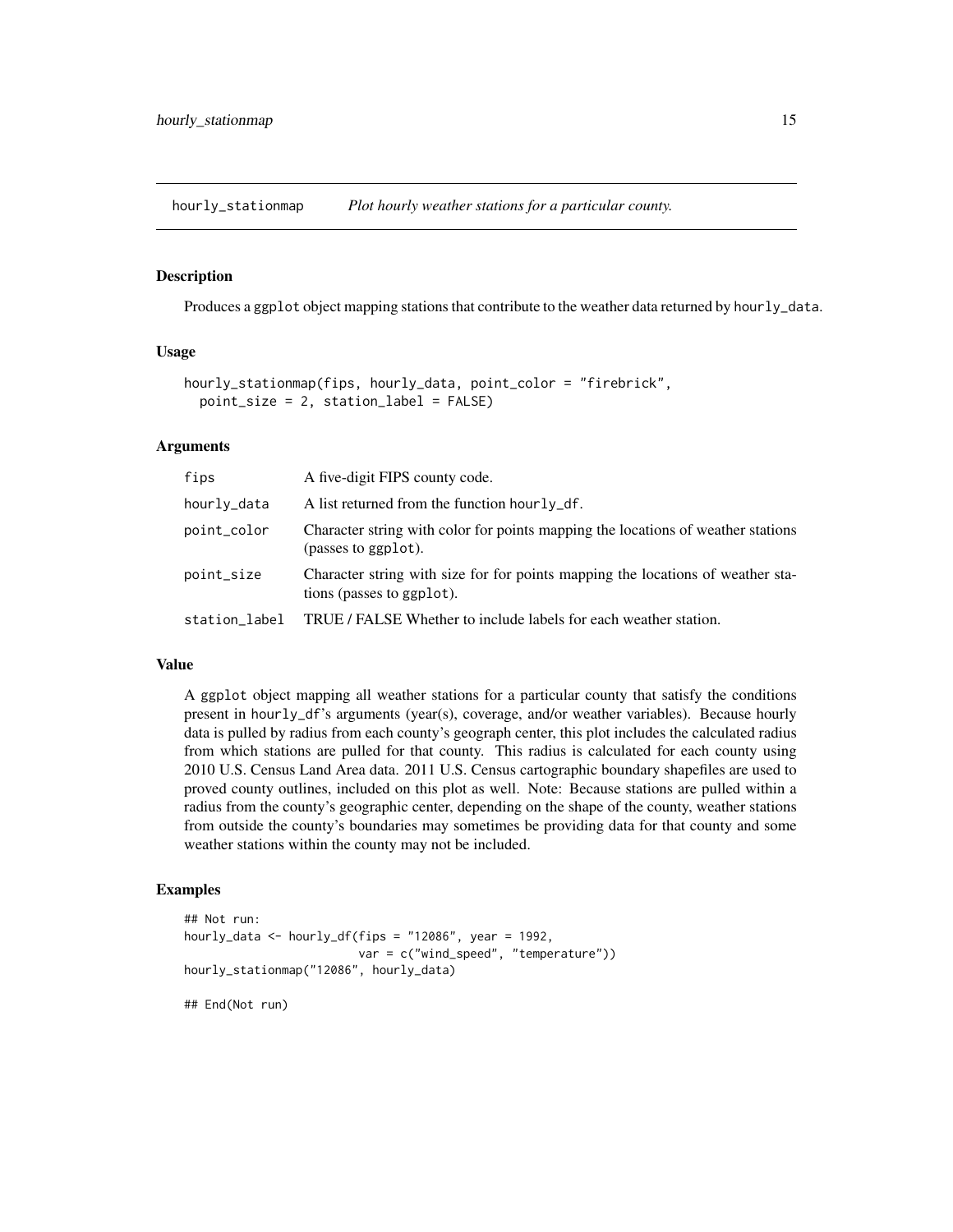<span id="page-15-0"></span>int\_surface\_data *Get hourly data for a single monitor.*

# Description

Wraps the isd function from the rnoaa package and provides some additional data cleaning.

# Usage

int\_surface\_data(usaf\_code, wban\_code, year, var = "all")

#### Arguments

| usaf_code | A character string with a six-digit USAF code for the weather station.                                                                                                                                                                                                    |
|-----------|---------------------------------------------------------------------------------------------------------------------------------------------------------------------------------------------------------------------------------------------------------------------------|
| wban_code | A character string with a five-digit WBAN code for the weather station.                                                                                                                                                                                                   |
| year      | A four-digit numeric giving the year for which to pull data.                                                                                                                                                                                                              |
| var       | A character vector listing the weather variables to pull. In addition quality<br>flag data, choices for main weather variables to pull include wind_direction,<br>wind_speed, ceiling_height, visibility_distance, temperature, temperature_dewpoint<br>and air_pressure. |

# Value

This function returns the same type of dataframe as that returned by the isd function from the rnoaa package, but with the dataframe limited to the selected weather variables and cleaned a bit more.

# References

For more information on this dataset, see [ftp://ftp.ncdc.noaa.gov/pub/data/noaa/ish-forma](ftp://ftp.ncdc.noaa.gov/pub/data/noaa/ish-format-document.pdf)t-document. [pdf](ftp://ftp.ncdc.noaa.gov/pub/data/noaa/ish-format-document.pdf).

# Examples

```
## Not run:
ids <- isd_fips_stations(fips = "12086")$stations
kendall_station <- int_surface_data(usaf_code = ids$usaf[11],
                                    wban_code = ids$wban[11],
                                    year = 1992,
                                    var = c("wind_speed", "temperature"))
head(kendall_station)
```
## End(Not run)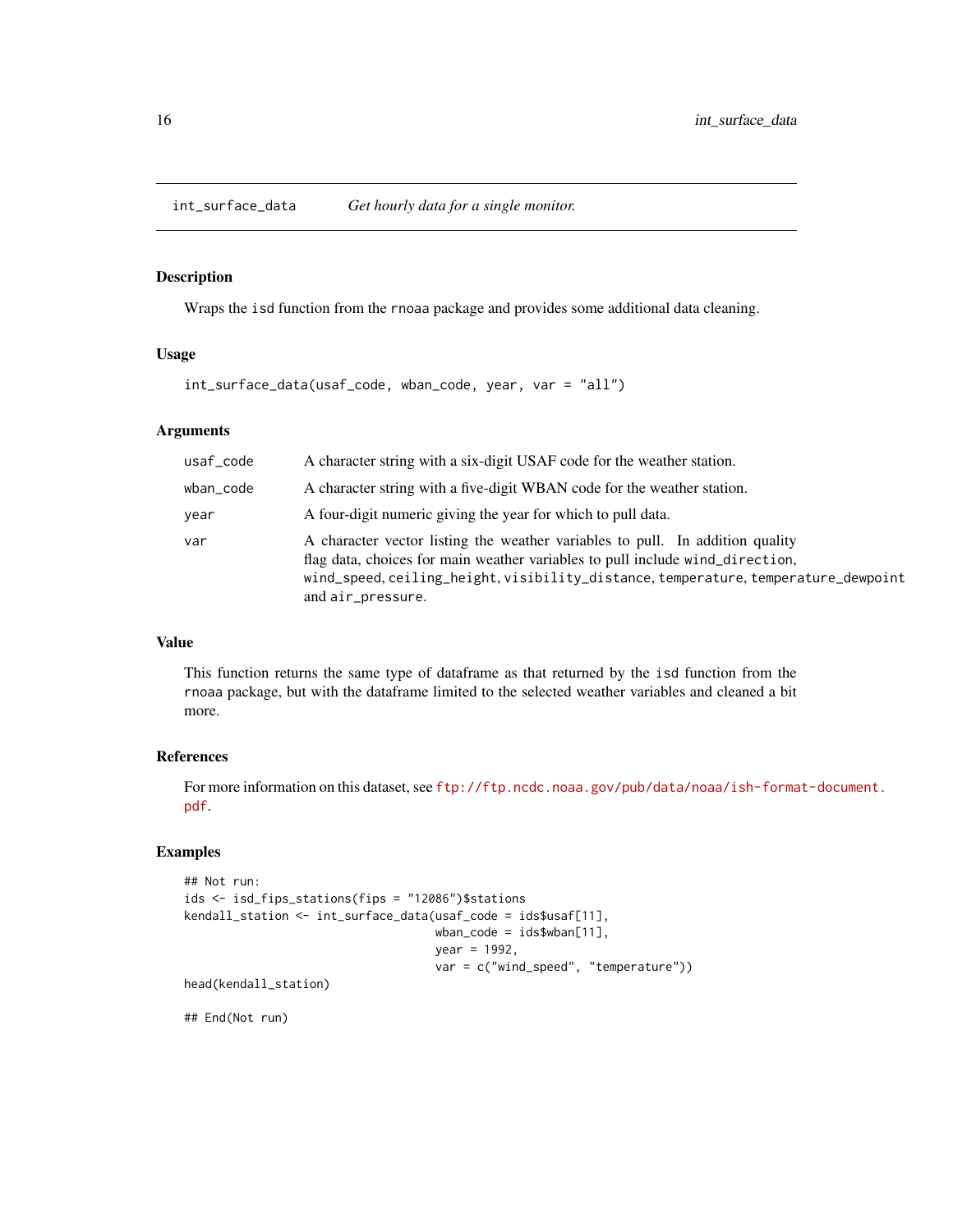<span id="page-16-0"></span>isd\_fips\_stations *Get station list for a particular U.S. county.*

# Description

A wrapper to the isd\_stations\_search function in the rnoaa package, allowing you to search by FIPS code rather than having to know the latitude and longitude of the center of each county. The isd\_stations\_search function requires a radius within which to search for stations. This radius is estimated from 2010 U.S. Census Land Area data.

# Usage

isd\_fips\_stations(fips, verbose = FALSE)

#### Arguments

| fips    | A five-digit FIPS county code.                                                  |
|---------|---------------------------------------------------------------------------------|
| verbose | TRUE / FALSE to indicate if you want the function to print the county or vector |
|         | of counties it's saving files for as the function runs.                         |

# Value

A list with four elements. The first element, stations, is a dataframe of monitors within a calculated radius of the geographic center of the county specified by the FIPS code. This will have the same dataframe format as the output from the isd\_stations\_search function in the rnoaa package. The second element, radius, gives the radius (in km) within which stations were pulled from the county's geographic center. Elements lat\_center and lon\_center are the latitude and longitude of the county's population-weighted center.

# Examples

```
## Not run:
fips_list <- isd_fips_stations(fips = "12086")
ids <- fips_list$stations
head(ids)
## End(Not run)
```
isd\_monitors\_data *Pull hourly data for multiple monitors.*

# **Description**

Pull all available data for all weather monitors within a calculated radius of the geographic center of a U.S. county, based on the county's FIPS code. The radius for each county is calculated using 2010 U.S. Census Land Area data.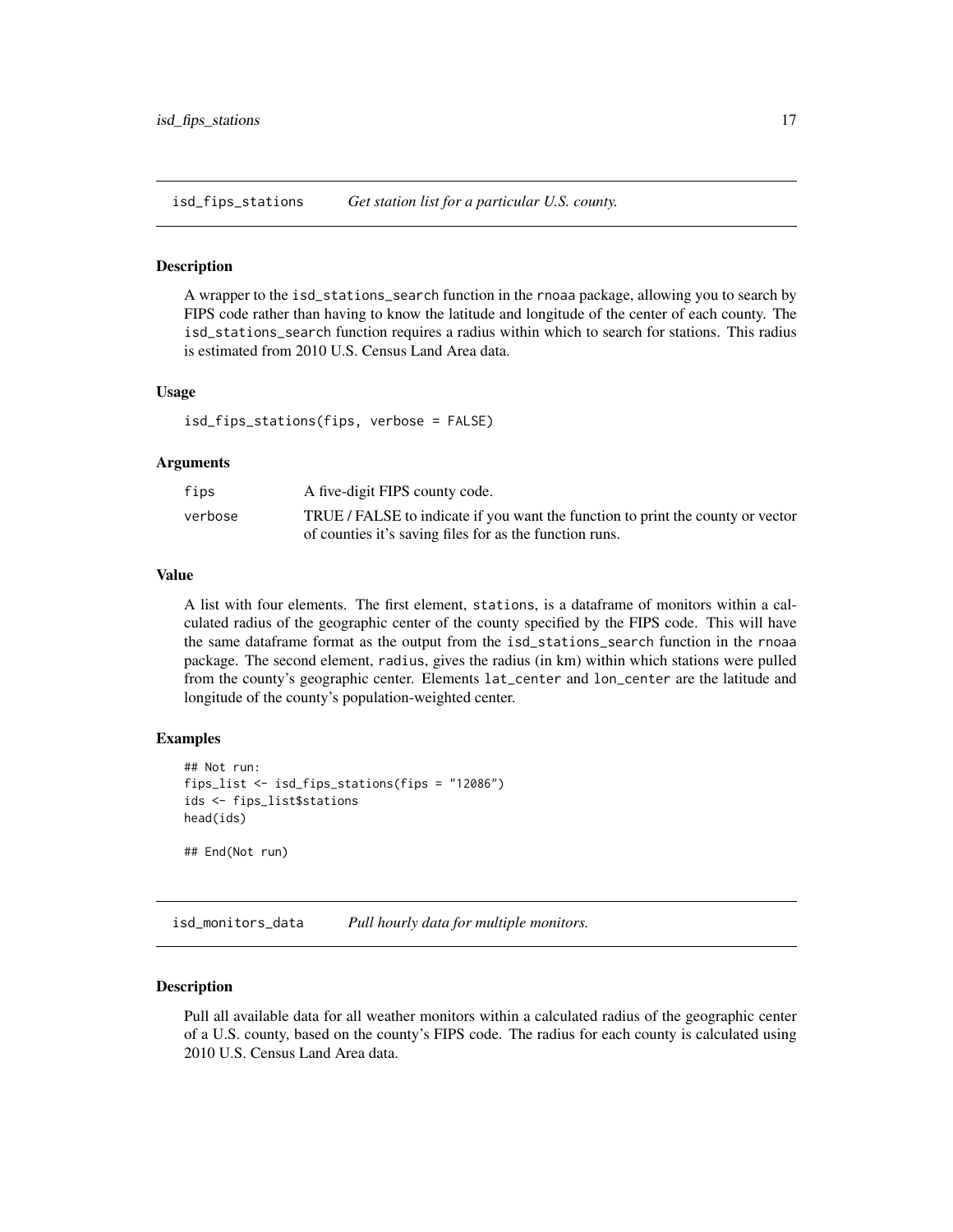#### <span id="page-17-0"></span>Usage

isd\_monitors\_data(fips, year, var = "all")

#### Arguments

| fips | A five-digit FIPS county code.                                                                                                                                                                                                |
|------|-------------------------------------------------------------------------------------------------------------------------------------------------------------------------------------------------------------------------------|
| vear | A four-digit numeric giving the year for which to pull data.                                                                                                                                                                  |
| var  | A character vector listing the weather variables to pull. The main available<br>weather variables are wind_direction, wind_speed, ceiling_height, visibility_distance,<br>temperature, temperature_dewpoint and air_pressure. |

# Value

A list with five elements. ids is a dataframe of station metadata for all avaiable stations in the given fips code. df is a data frame with hourly weather data for the given variable(s) and date range. radius is the calculated radius within which stations were pulled from the county's geographic center. Elements lat\_center and lon\_center are the latitude and longitude of the county's geographic center.

# Examples

```
## Not run:
fips_list <- isd_monitors_data(fips = "12086", year = 1992,
                                 var = c("wind_speed", "temperature"))
stationdata <- fips_list$df
ggplot(stationdata, aes(x = date_time, y = wind_speed)) +geom\_point(alpha = 0.5, size = 0.2) +factor_{wrap}(\sim \text{usaf\_station, } \text{ncol} = 1)## End(Not run)
```
plot\_daily\_timeseries *Write plot files for daily weather timeseries dataframes.*

## Description

Writes a directory with plots for every weather data time series file in the specified directory (as produced by the daily\_timeseries function and saved in the "data" subdirectory of the directory given in that function's arguments) for a particular weather variable.

# Usage

```
plot_daily_timeseries(var, date_min, date_max, data_directory, plot_directory,
  data_type = "rds")
```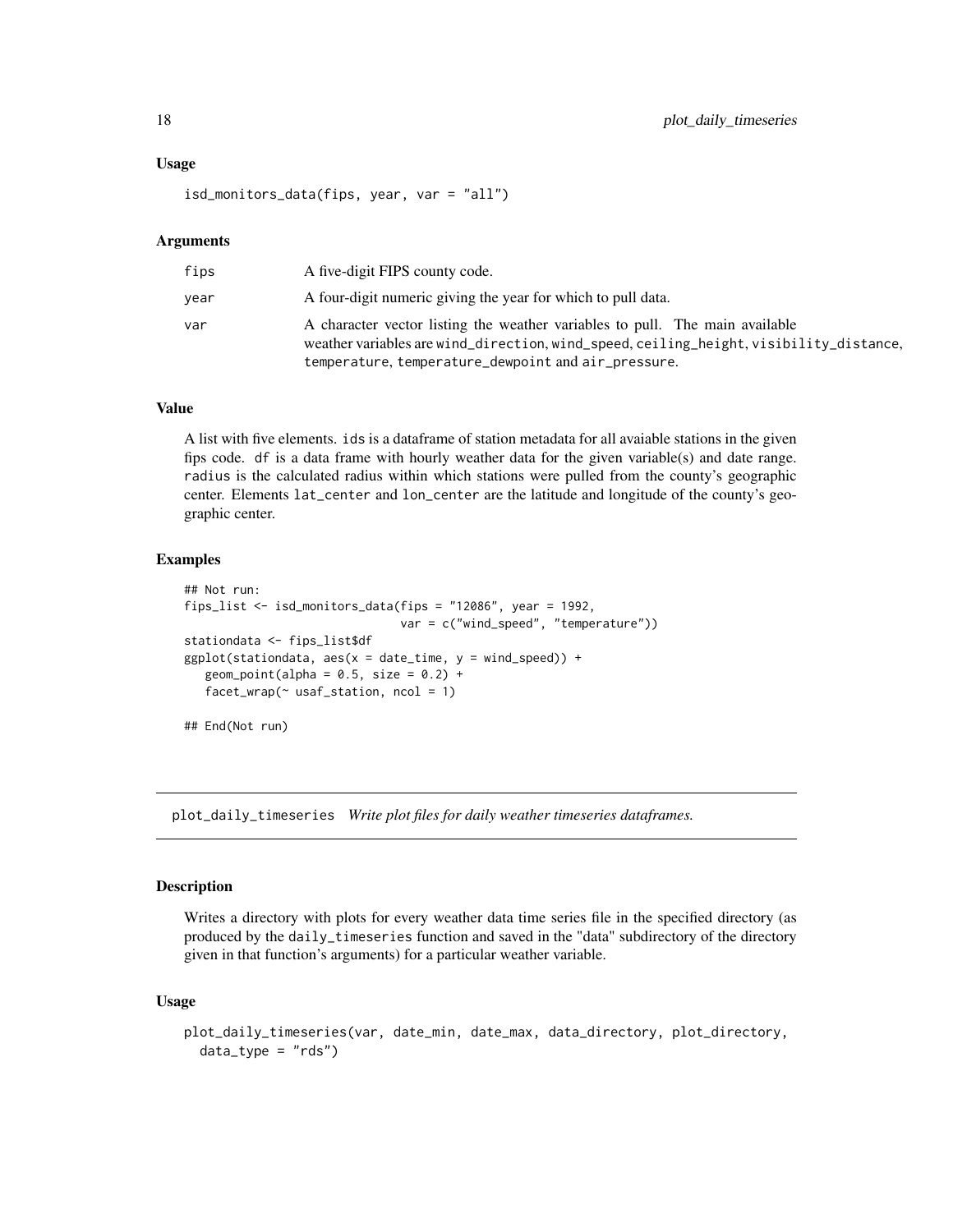#### <span id="page-18-0"></span>**Arguments**

| var       | A character string specifying which weather variable for which you would like<br>to produce plots (the variable must be present in the timeseries data frame).   |
|-----------|------------------------------------------------------------------------------------------------------------------------------------------------------------------|
| date_min  | A character string giving the earliest date present in the timeseries data frame in<br>"yyyy-mm-dd" format.                                                      |
| date_max  | A character string giving the latest date present in the timeseries data frame in<br>"yyyy-mm-dd" format.                                                        |
|           | data_directory The absolute or relative pathname for the directory where your daily timeseries<br>dataframes (produced by daily_timeseries) are saved.           |
|           | plot_directory The absolute or relative pathname for the directory where you would like the<br>plots to be saved.                                                |
| data_type | A character string indicating the type of timeseries files you would like to pro-<br>duce plots for (either "rds" or "csv"). This option defaults to .rds files. |

# Value

Writes out a directory with plots of timeseries data for a given weather variable for each file present in the directory specified.

#### Examples

```
## Not run:
write_daily_timeseries(fips = c("37055", "15005"), coverage = 0.90,
                       date_min = "1995-01-01", date_max = "1995-01-31",
                       var = c("tmax", "tmin", "prcp"),
                       out_directory = "~/timeseries")
plot_daily_timeseries(var = "prcp", date_min = "1995-01-01",
                      date_max = "1995-01-31",
                      data_directory = "~/timeseries/data",
                      plot_directory = "~/timeseries/plots_prcp")
```
## End(Not run)

plot\_hourly\_timeseries

*Write plot files for hourly weather time series dataframes.*

# Description

Writes a directory with plots for every weather data timeseries file present in the specified directory (as produced by the write\_hourly\_timeseries function) for a particular weather variable. These plots are meant to aid in initial exploratory analysis.

# Usage

```
plot_hourly_timeseries(var, year, data_directory, plot_directory,
  data_type = "rds")
```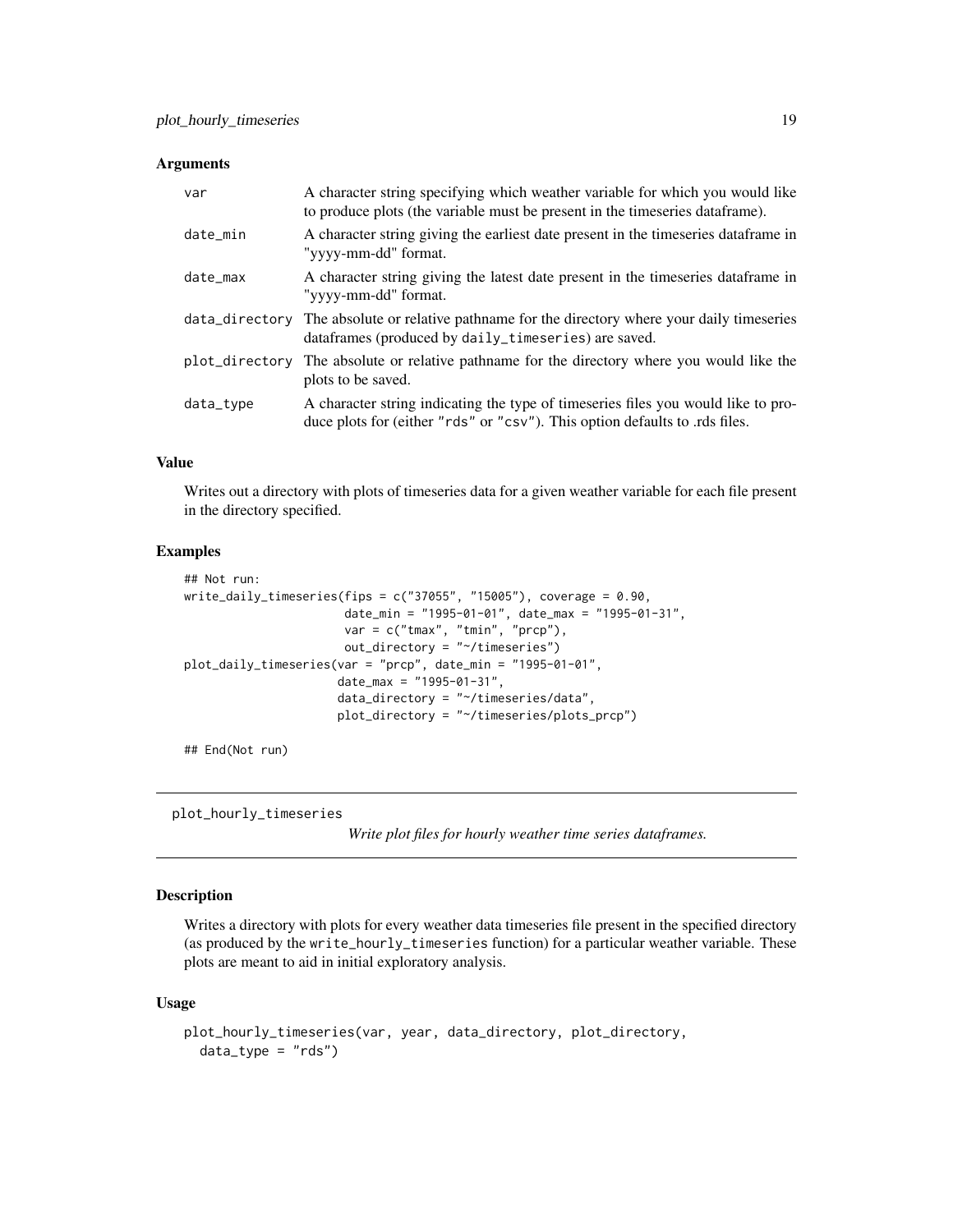# <span id="page-19-0"></span>Arguments

| var       | A character string specifying which weather variable for which you would like<br>to produce plots (the variable must be present in the timeseries data frame).   |
|-----------|------------------------------------------------------------------------------------------------------------------------------------------------------------------|
| vear      | A year or vector of years giving the year(s) present in the time series data frame.                                                                              |
|           | data_directory The absolute or relative pathname for the directory where your daily timeseries<br>dataframes (produced by daily_timeseries) are saved.           |
|           | plot_directory The absolute or relative pathname for the directory where you would like the<br>plots to be saved.                                                |
| data_type | A character string indicating the type of timeseries files you would like to pro-<br>duce plots for (either "rds" or "csv"). This option defaults to .rds files. |

# Value

Writes out a directory with plots of time series data for a given weather variable for each file present in the directory specified.

### Examples

```
## Not run:
write_hourly_timeseries(fips = c("08031", "12086"), year = c(1994, 1995),
                        coverage = 0.90, var = c("wind_speed", "temperature"),out_directory = "~/timeseries_hourly")
plot_hourly_timeseries(var = "wind_speed", year = c(1994, 1995),
                       data_directory = "~/timeseries_hourly/data",
                       plot_directory = "~/timeseries_hourly/plots_wind_speed")
plot_hourly_timeseries(var = "temperature", year = c(1994, 1995),
                       data_directory = "~/timeseries_hourly/data",
                       plot_directory = "~/timeseries_hourly/plots_temperature")
```
## End(Not run)

write\_daily\_timeseries

*Write daily weather timeseries files for U.S. counties.*

#### Description

Given a vector of U.S. county FIPS codes, this function saves each element of the lists created from the function daily\_fips to a separate folder within a given directory. This function therefore allows you to pull and save weather data time series for multiple counties at once. The dataframe daily\_data is saved to a a subdirectory of the given directory called "data." This timeseries dataframe gives the values for specified weather variables and the number of weather stations contributing to the average value for each day within the specified date range. The element station\_metadata, which gives information about stations contributing to the time series, as well as statistical information about the values contributed by these stations, is saved in a subdirectory called "metadata." The element station\_map, which is a map of contributing station locations, is saved in a subdirectory called "maps."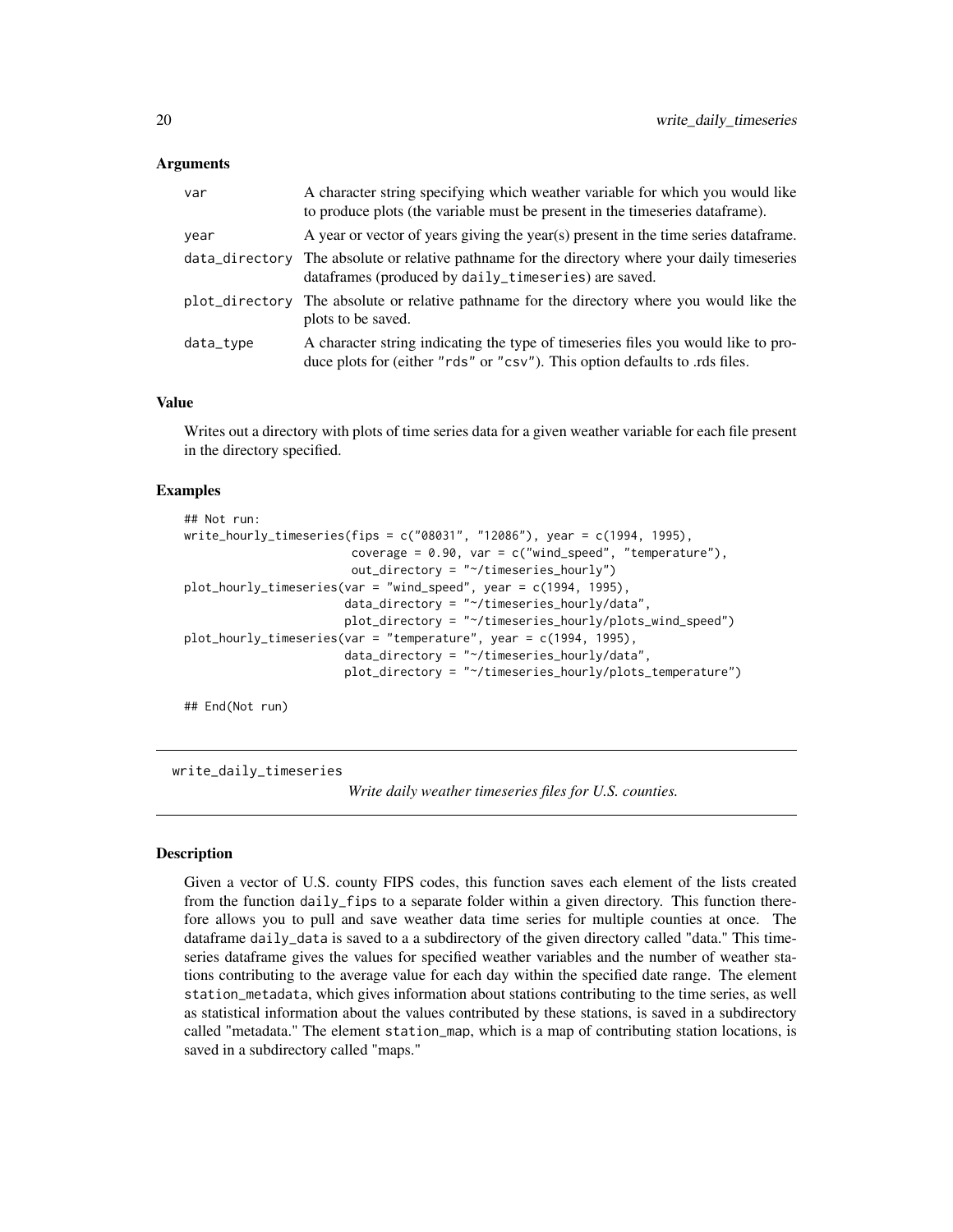# Usage

```
write_daily_timeseries(fips, coverage = NULL, date_min = NULL,
  date_max = NULL, var = "all", out_directory, data_type = "rds",
  metadata_type = "rds", average_data = TRUE, station_label = FALSE,
 keep_map = TRUE, verbose = TRUE)
```
# Arguments

| fips          | A string with the five-digit U.S. FIPS code of a county in numeric, character, or<br>factor format.                                                                                                                                                                                                                                                                                                                                                                                                                                                                                                                                                                                                                                                                                                                                                                       |
|---------------|---------------------------------------------------------------------------------------------------------------------------------------------------------------------------------------------------------------------------------------------------------------------------------------------------------------------------------------------------------------------------------------------------------------------------------------------------------------------------------------------------------------------------------------------------------------------------------------------------------------------------------------------------------------------------------------------------------------------------------------------------------------------------------------------------------------------------------------------------------------------------|
| coverage      | A numeric value in the range of 0 to 1 that specifies the desired percentage cov-<br>erage for the weather variable (i.e., what percent of each weather variable must<br>be non-missing to include data from a monitor when calculating daily values av-<br>eraged across monitors. The default is to include all monitors with any available<br>data (i.e., coverage = $\theta$ ).)                                                                                                                                                                                                                                                                                                                                                                                                                                                                                      |
| date_min      | A string with the desired starting date in character, ISO format ("yyyy-mm-<br>dd"). The dataframe returned will include only stations that have data for dates<br>including and after the specified date.                                                                                                                                                                                                                                                                                                                                                                                                                                                                                                                                                                                                                                                                |
| date_max      | A string with the desired ending date in character, ISO format ("yyyy-mm-dd").<br>The dataframe returned will include only stations that have data for dates up to<br>and including the specified date.                                                                                                                                                                                                                                                                                                                                                                                                                                                                                                                                                                                                                                                                   |
| var           | A character vector specifying desired weather variables. For example, var = $c$ ("tmin", "tmax", "prcp<br>for maximum temperature, minimum temperature, and precipitation. The de-<br>fault is "all", which includes all available weather variables at any weather<br>station in the county. For a full list of all possible variable names, see NOAA's<br>README file for the Daily Global Historical Climatology Network (GHCN-<br>Daily) at http://www1.ncdc.noaa.gov/pub/data/ghcn/daily/readme.txt.<br>Many of the weather variables are available for some, but not all, monitors, so<br>your output from this function may not include all the variables specified using<br>this argument. If you specify a variable here but it is not included in the output<br>dataset, it means that it was not available in the time range for any monitor in<br>the county. |
| out_directory | The absolute or relative pathname for the directory where you would like the<br>three subdirectories ("data", "metadata", and "plots") to be created.                                                                                                                                                                                                                                                                                                                                                                                                                                                                                                                                                                                                                                                                                                                     |
| data_type     | A character string indicating that you would like either .rds files (data_type =<br>"rds") or .csv files (data_type = "csv") for the timeseries output. This option<br>defaults to .rds files.                                                                                                                                                                                                                                                                                                                                                                                                                                                                                                                                                                                                                                                                            |
| metadata_type | A character string indicating that you would like either .rds files (metadata_type<br>$=$ "rds") or .csv files (metadata_type = "csv") for the station metadata output.<br>This option defaults to .rds files.                                                                                                                                                                                                                                                                                                                                                                                                                                                                                                                                                                                                                                                            |
| average_data  | TRUE / FALSE to indicate if you want the function to average daily weather<br>data across multiple monitors. If you choose FALSE, the function will return<br>a dataframe with separate entries for each monitor, while TRUE (the default)<br>outputs a single estimate for each day in the dataset, giving the average value of<br>the weather metric across all available monitors in the county that day.                                                                                                                                                                                                                                                                                                                                                                                                                                                              |
| station_label | TRUE / FALSE to indicate whether to include station labels in the station map.                                                                                                                                                                                                                                                                                                                                                                                                                                                                                                                                                                                                                                                                                                                                                                                            |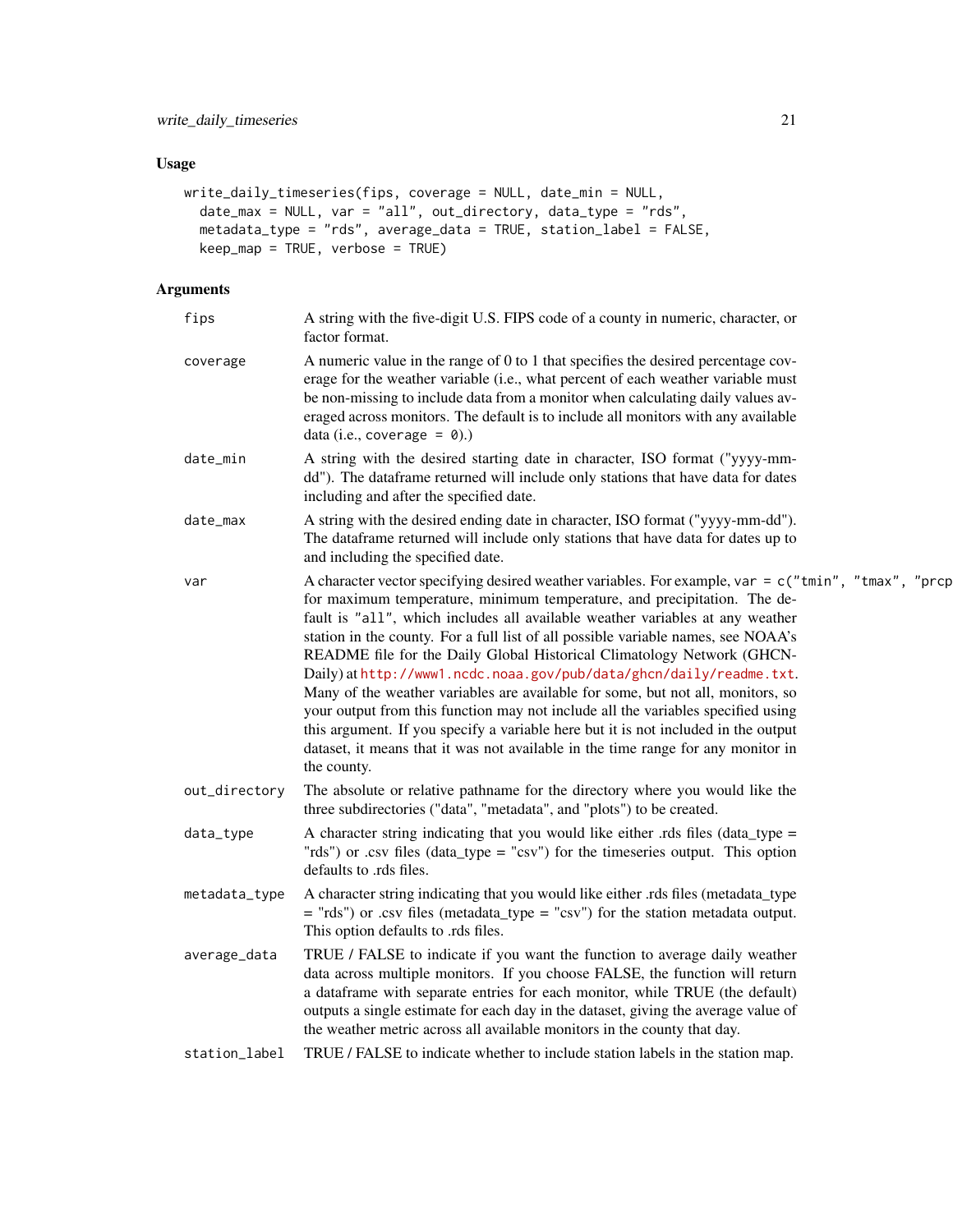<span id="page-21-0"></span>

| keep_map | TRUE / FALSE indicating if a map of the stations should be included. The map                                                               |
|----------|--------------------------------------------------------------------------------------------------------------------------------------------|
|          | can substantially increase the size of the files, so if file size is a concern, you                                                        |
|          | should consider setting this option to FALSE. If FALSE, the "maps" subdirec-<br>tory will not be created.                                  |
| verbose  | TRUE / FALSE to indicate if you want the function to print the county or vector<br>of counties it's saving files for as the function runs. |

# Value

Writes out three subdirectories of a given directory with daily weather files saved in "data", station metadata saved in "metadata", and a map of weather station locations saved in "maps" for each FIPS code specified provided there is available data for that county. The user can specify either .rds or .csv format for the data and metadata files, using the arguments data\_type and metadata\_type, respectively. Maps are saved as .png files.

# Note

If the function is unable to pull weather data for a particular county given the specified percent coverage, date range, and/or weather variables, daily\_timeseries will not produce files for that county.

# Examples

```
## Not run:
write\_daily\_timeseries(fips = c("37055", "15005"), coverage = 0.90,date_min = "1995-01-01", date_max = "1995-01-31",
                       var = c("tmax", "tmin", "prcp"),
                       out_directory = "~/timeseries")
```
## End(Not run)

write\_hourly\_timeseries

*Write hourly weather time series files for U.S. counties.*

#### Description

Given a vector of U.S. county FIPS codes, this function saves each element of the lists created from the function daily\_fips to a separate folder within a given directory. The dataframe daily\_data is saved to a subdirectory of the given directory called "data." This time series dataframe gives the values for specified weather variables and the number of weather stations contributing to the average for each day within the specified year(s). Metadata about the weather stations and county are saved in a list with four elements in a subdirectory called "metadata." These elements include station\_metadata (station metadata for stations contributing to the time series dataframe), radius (the radius, in km, within which weather stations were pulled from each county's center), lat\_center, and lon\_center (the latitude and longitude of the county's geographic center). If the user specifies "csv" output for the metadata\_type argument, radius, lat\_center, and lon\_center are added to the station\_metadata dataframe as three additional columns.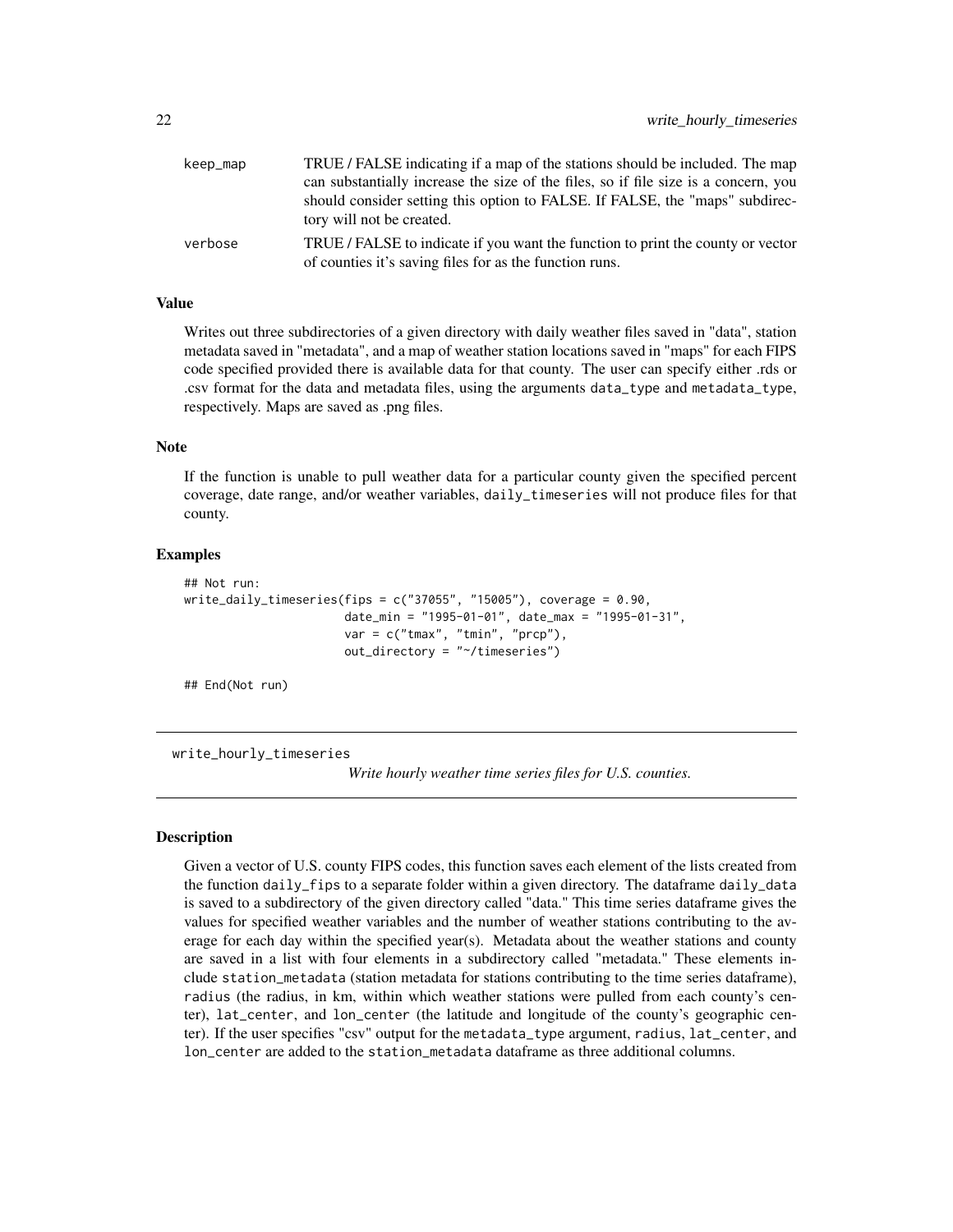# Usage

```
write_hourly_timeseries(fips, year, coverage = NULL, var = "all",
 out_directory, data_type = "rds", metadata_type = "rds",
  average_data = TRUE, station_label = FALSE, keep_map = TRUE,
  verbose = TRUE)
```
# Arguments

| fips          | A character string of the five-digit U.S. FIPS code of a U.S. county.                                                                                                                                                                                                                                                                                                                                                                                                                 |
|---------------|---------------------------------------------------------------------------------------------------------------------------------------------------------------------------------------------------------------------------------------------------------------------------------------------------------------------------------------------------------------------------------------------------------------------------------------------------------------------------------------|
| year          | A four-digit number or vector of numbers indicating the year or years for which<br>you want to pull hourly data. Values for year can be in the range from 1901 to<br>the current year.                                                                                                                                                                                                                                                                                                |
| coverage      | A numeric value in the range of 0 to 1 that specifies the desired percentage cov-<br>erage for the weather variable (i.e., what percent of each weather variable must<br>be non-missing to include data from a monitor when calculating daily values<br>averaged across monitors).                                                                                                                                                                                                    |
| var           | A character vector specifying desired weather variables. For example, var = $c$ ("wind_speed", "temper<br>pulls data on hourly wind speed and temperature. The core weather variables<br>available include "wind_direction", "wind_speed", "ceiling_height", "visibility_distance",<br>"temperature", "temperature_dewpoint", "air_pressure". Alternatively,<br>you can specify var = "all" to include additional flag and quality codes.                                             |
| out_directory | The absolute or relative pathname for the directory where you would like the<br>time series files to be saved.                                                                                                                                                                                                                                                                                                                                                                        |
| data_type     | A character string indicating that you would like either rds files (data_type = "rds")<br>or .csv files (data_type = "csv") for the time series output. This option de-<br>faults to .rds files.                                                                                                                                                                                                                                                                                      |
| metadata_type | A character string indicating that you would like either .rds files (metadata_type = "rds")<br>or .csv files (metadata_type = $"csv")$ for the station and county metadata out-<br>put. This option defaults to .rds files, in which case a list of four elements is<br>saved (station_metadata, radius, lat_center, and lon_center). If the user<br>specifies "csv" output, radius, lat_center, and lon_center are added to the<br>station metadata dataframe as additional columns. |
| average_data  | TRUE / FALSE to indicate if you want the function to average daily weather<br>data across multiple monitors.                                                                                                                                                                                                                                                                                                                                                                          |
| station_label | TRUE / FALSE to indicate whether to include station labels in the station map.                                                                                                                                                                                                                                                                                                                                                                                                        |
| keep_map      | TRUE / FALSE indicating if a map of the stations should be included. The map<br>can substantially increase the size of the files. If FALSE, the "maps" subdirec-<br>tory will not be created.                                                                                                                                                                                                                                                                                         |
| verbose       | TRUE / FALSE to indicate if you want the function to print out the county or<br>vector of counties it's saving files for.                                                                                                                                                                                                                                                                                                                                                             |
|               |                                                                                                                                                                                                                                                                                                                                                                                                                                                                                       |

# Value

Writes out three subdirectories of a given directory, with hourly weather files saved in "data", station and county metadata saved in "metadata", and a map of weather station locations saved in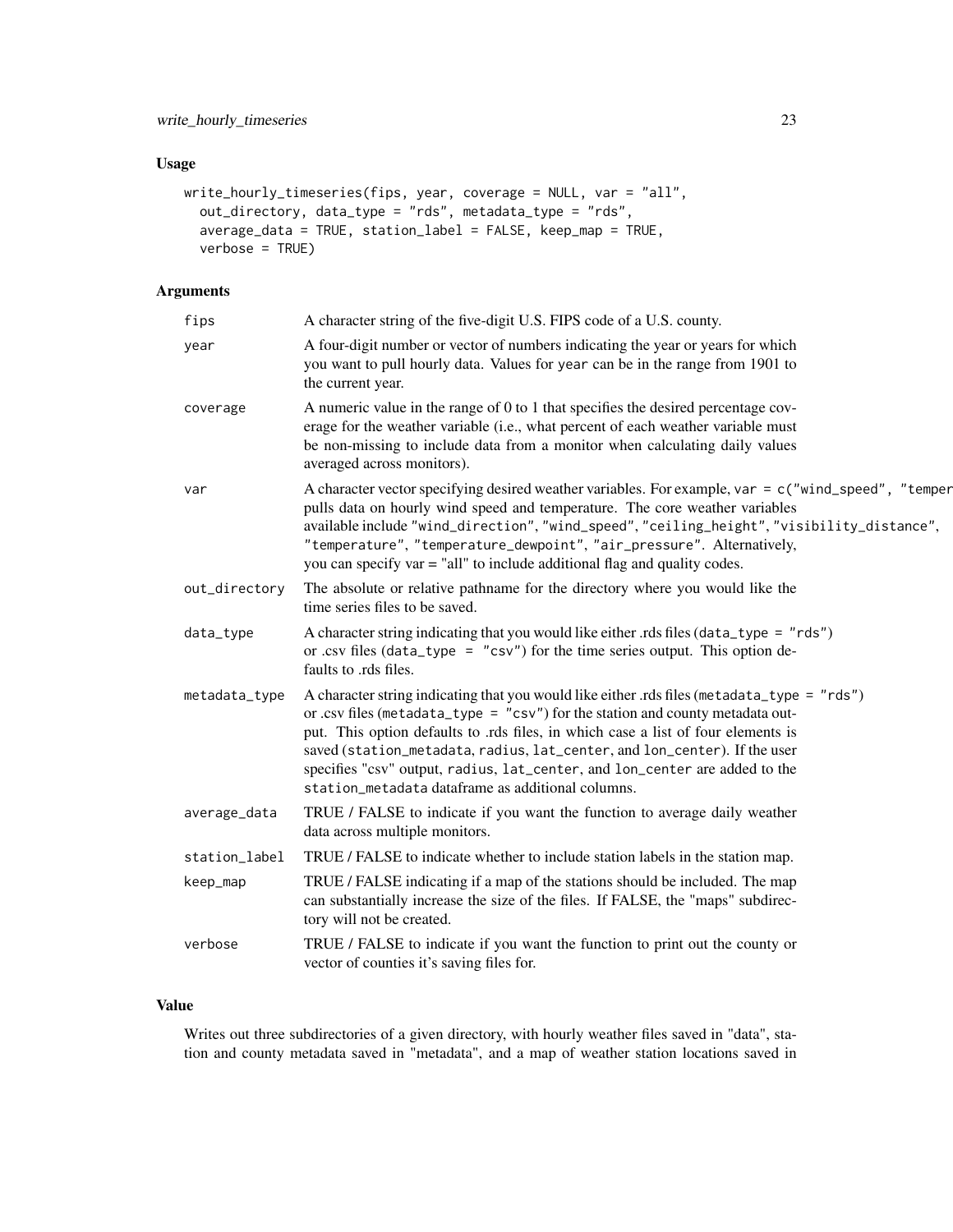"maps" for each FIPS code specified. The user can specify either .rds or .csv files for the data and metadatafiles, using the arguments data\_type and metadata\_type, respectively. Maps are saved as .png files.

# Note

If the function is unable to pull weather data for a particular county given the specified percent coverage, date range, and/or weather variables, write\_hourly\_timeseries will not produce a file for that county.

# Examples

```
## Not run:
write_hourly_timeseries(fips = c("08031", "12086"), year = c(1994, 1995),
                        coverage = 0.90, var = c("wind_speed", "temperature"),
                        out_directory = "~/timeseries_hourly")
```
## End(Not run)